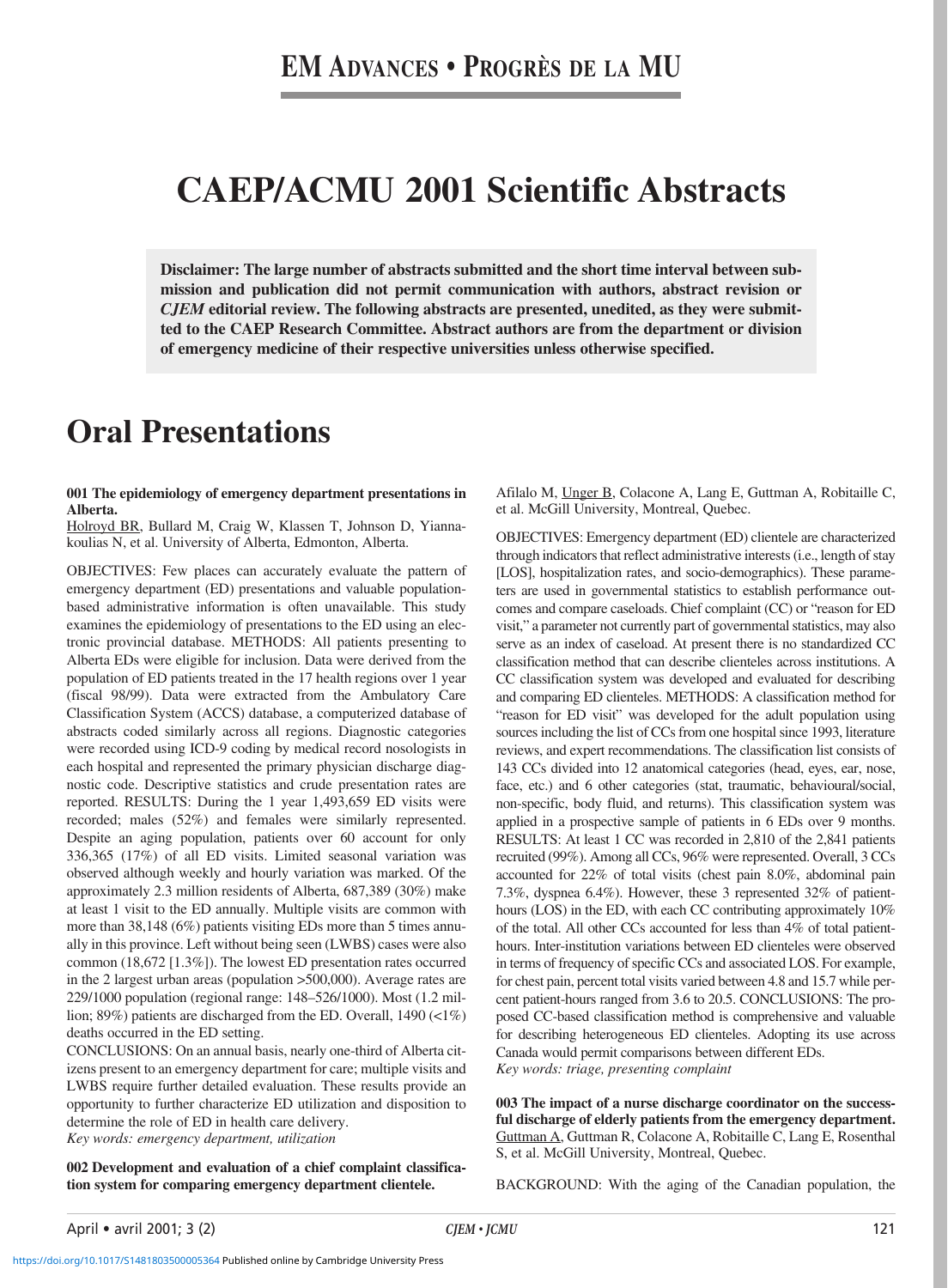elderly make up a progressively larger proportion of emergency department (ED) visits. These patients are particularly vulnerable to inadequate discharge planning after leaving the ED, thereby placing them at a greater risk for return visits. OBJECTIVES: To examine the impact of an ED nurse discharge coordinator on the rates of unscheduled return visits to the ED in elderly patients. METHODS: Patients over 75 years of age discharged from the ED of the Sir Mortimer B. Davis–Jewish General Hospital were recruited in a pre-post study design aimed at comparing return visits to any ED within 14 days after the index discharge. During the pre phase (June to December 1999), study patients  $(n = 905)$  received standard discharge care. Patients in the post phase (January to July 2000),  $(n = 819)$  received the services of a nurse discharge coordinator in the ED. The nursing intervention included patient education, coordination of appointments, telephone follow-up and access to the discharge nurse for up to 7 days post ED discharge. RESULTS: Preliminary results indicate that patient groups were similar with respect to sex and age, however patients in the post phase were on more medications at baseline  $(5 \text{ vs. } 4, p < 0.05)$  and a greater proportion perceived their presenting complaint as very severe (53% vs.  $45\%; p < 0.05$ ). Bivariate analyses show a relative risk reduction of 36%, 95% confidence interval (CI) (–7% to 62%) for unscheduled return visits the day following the index discharge, 25%, 95% CI (0% to 44%) for up to 8 days post discharge and 19%, 95% CI  $(-2\%$ to 36%) for up to 14 days post discharge. CONCLUSIONS: The assignment of a nurse discharge coordinator, dedicated specifically to the ED, reduces the rate of unscheduled return visits to the ED. *Key words: older patients, discharge planning*

# **004 Emergency department overcrowding in Toronto from 1991 to 2000: the effect of systematic hospital restructuring.**

Schull MJ, Szalai JP, Schwartz B, Redelmeier DA. University of Toronto, Toronto, Ontario.

OBJECTIVES: To determine the impact of systematic hospital restructuring on emergency department (ED) overcrowding at hospitals in Toronto, Canada. Restructuring was characterized by acute care bed reductions and by the closure of some EDs. METHODS: Data on all ambulance diversions at all EDs (hospitals = 24) from 1991 to 2000 (months = 108) was obtained. Overcrowding was classified as severe (all ambulances diverted) or moderate (most ambulances diverted). For each month, the average proportion of time that EDs requested diversion of ambulances was calculated. Autoregression analyses were conducted separately for each of the 2 severity levels. Models included month, an indicator variable for period (before or after restructuring began in March 1997), and lag terms to assess seasonality. Linear trends were estimated and compared before and following restructuring. Secondary analyses were conducted with three additional variables: monthly ED patient volume, average patient age, and the proportion of females. RESULTS: The average ED experienced overcrowding 10% of each month at the midpoint prior to restructuring, 25% at the midpoint after restructuring, and 40% at the study's conclusion. Before restructuring, neither severe nor moderate overcrowding was increasing (slope of 0.0% per month  $[p = 0.54]$  and  $-0.04\%$  [*p* = 0.04] respectively]). Following restructuring, both severe and moderate overcrowding began increasing significantly (slope of 0.2% per month  $[p < 0.0001]$ , and  $0.5\%$  per month respectively  $[p < 0.0001]$ ). The rates of change were significantly different before and following restructuring for both severe ( $p < 0.0001$ ) and moderate ( $p < 0.0001$ ) overcrowding. No evidence of seasonality was found. Results were similar after controlling for patient volume, age and sex. CONCLU-SIONS: A large increase in ED overcrowding occurred following systematic hospital restructuring that is not explained by changes in patient demand. More effort is needed to understand how increased overcrowding affects patient care.

*Key words: overcrowding, emergency department*

## **005 An "ultra-sensitive" version of the Canadian CT Head Rule for US physicians.**

Stiell IG, Dreyer JA, Worthington JR, Greenberg GH, Clement C, Wells GA, et al, for the CCC Study Group. University of Ottawa, Ottawa, Ontario.

OBJECTIVES: The high sensitivity and efficiency of the Canadian CT Head Rule for minor head injury patients appears to be very acceptable to Canadian and European physicians. This study attempted to derive an even more sensitive rule that might be more acceptable to US physicians. METHODS: This secondary data analysis was based on a prospective cohort study conducted in 10 Canadian EDs and involving adults with loss of consciousness, amnesia, or confusion and Glasgow Coma Scale (GCS) scores of 13–15. Physicians completed a 22-item data form for all patients who then underwent computed tomography (CT). The outcome measures were need for neurological intervention, clinically important brain injury, and any acute brain injury on CT. For this study, chi-square recursive partitioning (RP) analyses (KnowledgeSEEKER) were used to derive a more sensitive model. Statistical measures included comparison of measures by chi-square analysis. RESULTS: The CT Head (CCC) Study data-set contains 3,121 minor head injury cases with mean age 38.7 years, males 68.4%, falls 30.9%, acute brain injury on CT 11.2%, important brain injury 8.1%, and required neurological intervention 1.4%. RP analyses lead to a new "ultra-sensitive" model with 1 additional variable, the object recall test, giving a total of 8 variables. Comparing the "ultra-sensitive" model to the original CT Head Rule:

| Table 1. Comparison of new "ultra-sensitive" model to<br>original Canadian CT Head Rule |                                 |                                |          |  |  |
|-----------------------------------------------------------------------------------------|---------------------------------|--------------------------------|----------|--|--|
| Measure                                                                                 | Ultra-<br>sensitive<br>model, % | Canadian<br>CT Head<br>Rule, % | p value  |  |  |
| CT rate                                                                                 | 72.0                            | 55.6                           | < 0.0001 |  |  |
| Any brain injury                                                                        |                                 |                                |          |  |  |
| Sensitivity                                                                             | 96.3                            | 92.0                           | 0.02     |  |  |
| Specificity                                                                             | 31.0                            | 49.0                           | < 0.0001 |  |  |
| Important brain injury                                                                  |                                 |                                |          |  |  |
| Sensitivity                                                                             | 99.6                            | 98.4                           | 0.18     |  |  |
| Specificity                                                                             | 30.4                            | 48.2                           | < 0.0001 |  |  |
| Neuro intervention                                                                      |                                 |                                |          |  |  |
| Sensitivity                                                                             | 100.0                           | 100.0                          |          |  |  |
| Specificity                                                                             | 68.7                            | 68.7                           |          |  |  |

CONCLUSIONS: This study has derived an "ultra-sensitive" version that is more sensitive but less specific and would require a higher CT rate than the original Canadian CT Head Rule. The accuracy and acceptability of this revised rule for minor head injury patients should be prospectively and explicitly validated in US settings. *Key words: clinical prediction rule, brain injury*

**006 The validity of a clinical model to predict the presence or absence of deep vein thrombosis in the emergency department.** Scheibel N, Spooner CH, Sukhrani N, Cunningham R, Kelly KD, Holroyd BR, et al. Mayo Clinic, Rochester, Minnesota.

OBJECTIVES: In patients presenting to the emergency department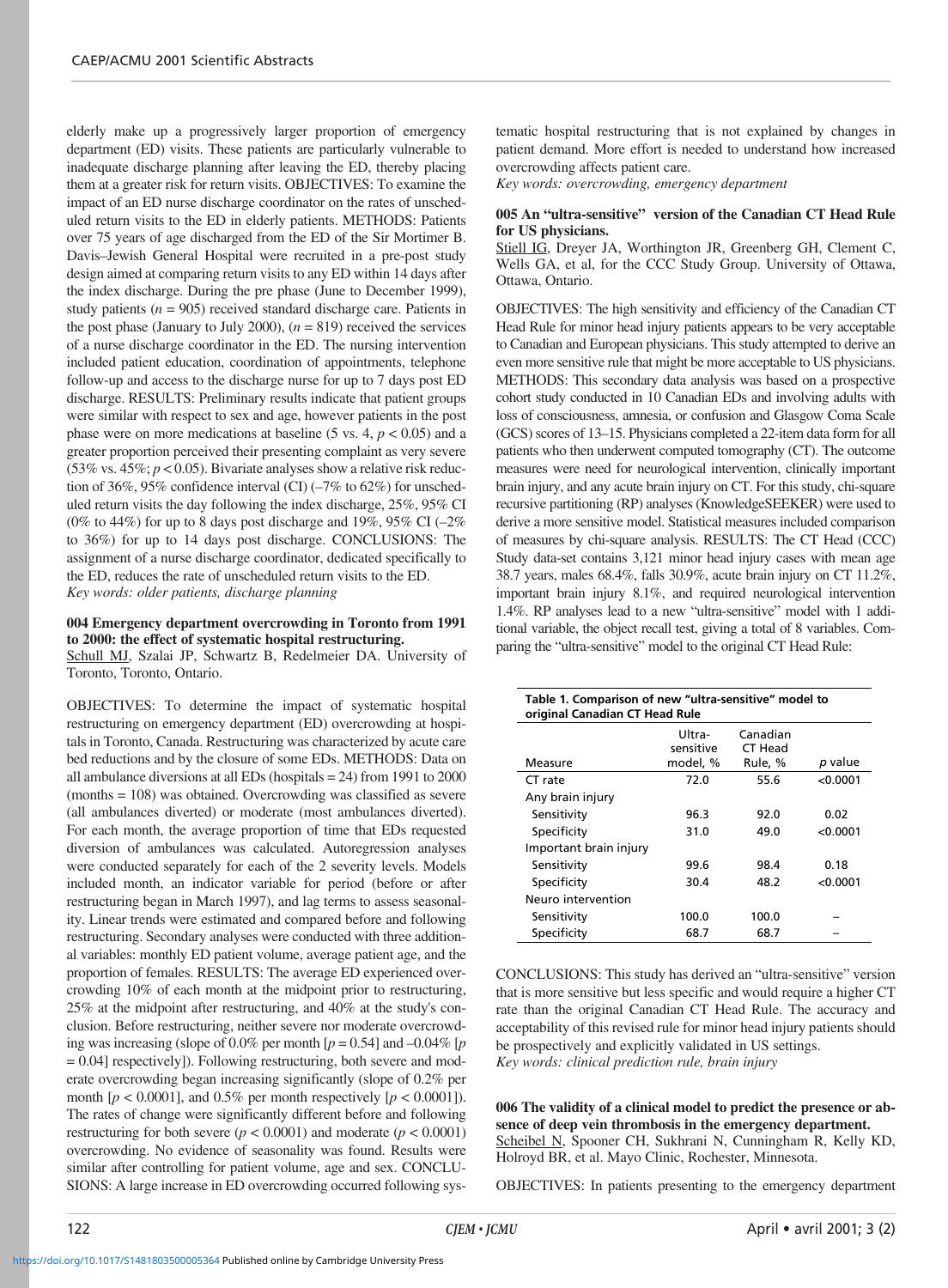(ED) with suspected deep vein thrombosis (R/O DVT), <25% are assigned a final diagnosis of DVT. A new clinical model (CM) to determine the pretest probability of DVT and guide efficient investigation has been developed. This study examined the validity of this CM in 3 urban North American EDs. METHODS: In a prospective fashion, patients were enrolled in 2 Canadian and 1 US ED. Patients >18 years of age with a R/O DVT were approached for enrollment. A CM was completed by the ED physician prior to obtaining any laboratory or diagnostic evaluation. The clinical model comprises eight examination and historical factors and is converted into risk categories (low, moderate, high). Patients were subsequently followed by telephone and through a database evaluation to confirm the diagnosis of DVT. RESULTS: Overall 1,067 patients presented to the 3 EDs with diagnosis of rule-out DVT; the CM was completed in 489 patients (46%). Patients in the CM group had the following risk classifications: 217 (45%) low, 164 (34%) moderate and 98 (20%) high risk for DVT. After follow-up, 17 (8%) low, 41 (25%) moderate and 39 (48%) highrisk patients were shown to have a proximal DVT ( $p < 0.001$ ). Physician vs. CM estimates of risk agreed only moderately (kappa = 0.48). In low, moderate and high risk groups, D-dimers were performed 39%, 40% and 33% of the time, ultrasound was first investigation in 79%, 75% and 72%, and venograms were performed 12%, 21% and 25%, respectively. CONCLUSIONS: Clinical models applied in the ED are valuable tools for improving quality of care. However, the DVT CM was used <50% of the time and investigations did not appear to be influenced by risk categorization. Further research is required to determine how to reduce practice variation in the ED. *Key words: deep vein thrombosis, diagnosis*

### **007 Retrospective validation of the "New Orleans" criteria for minor head injury.**

Stiell IG, Eisenhauer MA, Dreyer JA, Reardon M, Clement C, Wells GA, et al, for the CCC Study Group. University of Ottawa, Ottawa, Ontario.

OBJECTIVES: The "New Orleans" criteria have been recently proposed to guide the need for computed tomography (CT) in minor head injury patients with a score of 15 on the Glasgow Coma Scale (GCS). This study retrospectively validated these criteria on an existing data-set of head injury patients. METHODS: This secondary data analysis was based on a prospective cohort study conducted in 10 Canadian emergency departments (EDs) and involving adults with loss of consciousness, amnesia, or confusion and GCS scores of 13– 15. Physicians completed a 22-item standardized data-form prior to CT scan, and the outcome criterion was clinically important brain injury. Data collection also included CT reviews by study neuroradiologists, ambulance call reports and in-hospital records. For the current study, chi-square recursive partitioning analyses (Knowledge SEEKER) were performed using the 10 variables that corresponded to the 7 New Orleans criteria. Statistical measures included sensitivity, specificity and CT rate. RESULTS: The Canadian C-Spine/CT Head (CCC) Study data-set contains 2,489 minor head injury cases with a GCS score of 15 and these characteristics: injury above clavicle 74.6%, headache 58.8%, vomiting 20.9%, >60 years 14.0%, intoxication 8.0%, persistent amnesia 7.3%, seizure 0%, important brain injury on CT 4.8%, required neurological intervention 0.8%. For the primary outcome, important brain injury, the New Orleans criteria classified patients with a sensitivity of 97.5% (95% confidence interval [CI] 92%–99%) and specificity of 8.4% (95% CI 7%–10%). For the outcome, need for neurological outcome, the criteria had a sensitivity of 90% (95% CI 67%–96%). According to the

criteria, 91.9% (95% CI 91%–93%) of patients would require CT. CONCLUSIONS: The criteria performed with good sensitivity for important brain injury and fair sensitivity for neurological intervention and would have required almost all GCS-15 head injury patients undergo CT. The New Orleans criteria should be further explicitly and prospectively evaluated for accuracy, reliability and potential impact prior to widespread clinical use.

*Key words: brain injury, clinical prediction rule*

# **008 Urgent imaging for suspected renal colic in the emergency department.**

Papa L, Stiell IG, Wells GA, Battram E, Mahoney J. University of Ottawa, Ottawa, Ontario.

OBJECTIVES: To predict which patients with suspected renal colic have severe obstruction and require urgent urinary tract imaging. Several studies suggesting that intravenous pyelogram (IVP) be delayed or eliminated have not suggested criteria. Clinical practice is known to be inaccurate in predicting severe obstruction. METHODS: This prospective cohort study included suspected renal colic cases presenting to 2 tertiary care hospital emergency departments (EDs). Patients had a 20-variable dataform completed by ED physicians and an IVP performed within 24 hours. All IVPs were reviewed by a radiologist and a urologist to identify those cases with severe ureteral obstruction (urine extravasation and/or no visualization of contrast beyond the obstruction after 2 hours). Categorical data were analyzed using Fisher's exact test, continuous variables assessed by independent sample 2-tailed *t*-test, and ordinal variables tested with Mann– Whitney *U* test. Those variables found to be associated with the outcome measure of severe obstruction  $(p < 0.15)$  were combined using logistic regression analysis. RESULTS: Of the 119 patients included in the analysis, 18 (15%) had severe obstruction identified on IVP. Four clinical variables were significantly correlated with having severe obstruction on IVP: i) residual pain at discharge  $> = 1$  cm on VAS (OR = 7.8 95% confidence interval [CI] 1.6%–82.1%), ii) rebound tenderness on abdominal palpation (OR =  $18.5$ , 95% CI 1.1%–303.0%), iii) vomiting (OR = 7.8 95% CI 1.0%–62.0%) and iv) persistent pain after 6 hours in the ED (OR = 18.6 95% CI 2.2%–159.0%). Hosmer–Lemeshow goodness of fit statistic was 7.4 for 6DF ( $p = 0.283$ ). If all variables were positive there was a 99.4% probability of severe obstruction. If all variables were negative there was a 0.6% probability of obstruction. CONCLUSIONS: This preliminary study has identified clinical variables that could be used to identify those patients with renal colic who require urgent imaging. Future studies will prospectively validate this model. *Key words: clinical prediction rule, renal colic*

# **009 Long-acting beta-agonists following emergency department discharge: a randomized controlled trial.**

Rowe BH, Travers A, Brown J, Tyler L, Folk D, Spooner CH, Kelly KD. University of Alberta, Edmonton, Alberta.

OBJECTIVES: One regimen to reduce relapse following emergency department (ED) therapy for acute asthma includes oral prednisone and inhaled corticosteroid (ICS). We investigated the effect of adding a long-acting beta-agonist to this regimen for patients discharged from 3 Canadian EDs. METHODS: Patients aged 18–60 with acute asthma receiving <2000 mcg of beclomethasone dipropionate or equivalent were eligible. All patients received similar ED treatment and upon discharge received oral prednisone (50 mg  $\times$  7 days) and short-acting inhaled beta-agonists. In a double blind fashion, patients were randomly assigned to receive either Advair (ADV; 1000 mcg/d fluticasone and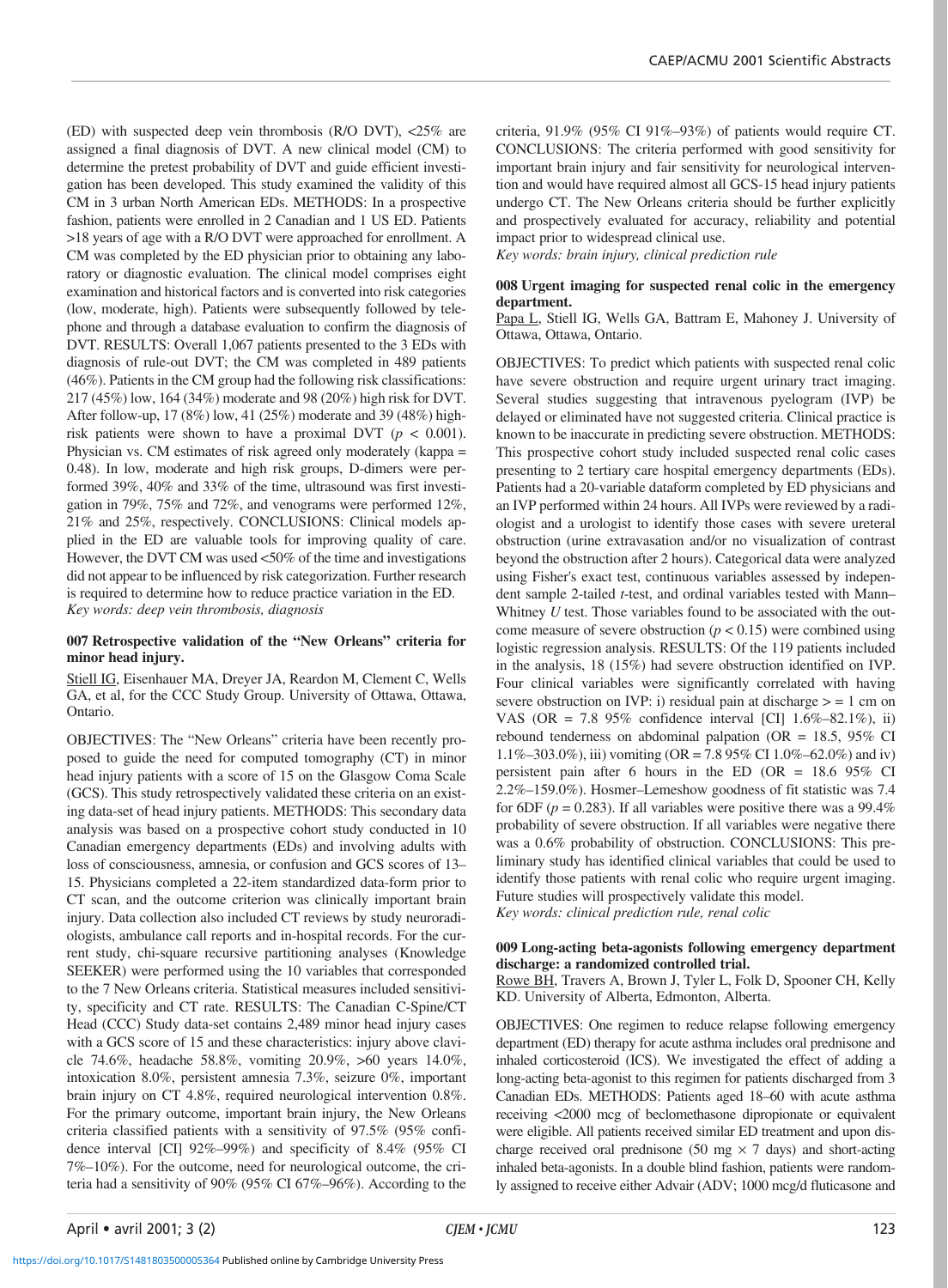100 mcg salmeterol) or fluticasone alone (FLU; 1000 mcg/d) via dry powder delivery system. Patients were followed for 21 days or until relapse. The main outcome was the Asthma Quality of Life Questionnaire (AQLQ) score; the minimal clinically important difference for the AQLQ is 0.5/domain. RESULTS: 70 patients were enrolled (35 ADV; 35 FLU); the groups were similar at the outset. Full followup was achieved in 63 (90%) patients. The ADV group showed less impairment (ADV vs. FLU) for total (6.4 vs. 6.2) AQLQ, and the activity (6.4 vs. 6.2), environmental (6.5 vs. 6.1), emotional (6.3 vs. 6.1) and symptom (6.3 vs. 6.2) AQLQ domains at 21 days; no differences were clinically or statistically significant  $(p > 0.1)$ . Relapse (11% vs. 23%; *p*  $= 0.23$ ) and beta-agonist puffer use/day (1 vs. 2;  $p = 0.22$ ) outcomes also favoured ADV at 21 days. Early inhaler compliance was high (66% vs. 83%,  $p = 0.34$ ) and side effects were similarly rare in both the groups. CONCLUSIONS: Adding a long-acting beta-agonist to prednisone and ICS therapy does not appear to significantly improve quality of life for patients recovering from acute asthma. However, the promising trends that show a reduction in relapses and beta-agonist use suggest further large scale studies are required to verify these preliminary findings. *Key words: asthma, corticosteroids, quality of life*

# **010 Are intubation conditions using rocuronium comparable to succinylcholine? A meta-analysis.**

Perry JJ, Lee J, Wells GA. Clinical Epidemiology Unit, University of Ottawa, Ottawa, Ontario.

OBJECTIVES: To complete a systematic review to determine if rocuronium creates excellent intubation conditions as frequently as succinylcholine during rapid sequence induction (RSI). Individually, existing studies lack sufficient power to determine their equivalence. METHODS: Medline, Embase, and the Cochrane Controlled Trials Register databases were searched for controlled or randomized clinical trials (RCT). The search strategy included all generic and trade names for succinylcholine and rocuronium, anesthesia, neuromuscular blockade and a validated RCT filter. Intubation conditions were a required outcome. Foreign language journals were included, and references were hand searched. Two independent reviewers assessed studies for eligibility, data extraction and quality. Intubation conditions were scored using Goldberg's scale (excellent conditions defined as clear vocal cords, easy tube insertion, and no cough). A priori subgroup analysis was conducted using propofol for induction. The effect of narcotics, true versus modified RSI, and the dose of rocuronium were checked by sensitivity analysis. Data was analyzed with Metaview 4.0 for relative risk (RR) with a variable effects model. RESULTS: The search identified 40 articles. 10 articles were excluded for not meeting inclusion criteria, 2 were duplicate publications and 2 were abstracts with insufficient data. For the 26 studies included in the analysis, overall, rocuronium was inferior to succinylcholine, with a RR = 0.87 (95% confidence interval [CI], 0.81,0.94) (*n* = 1606). Intubation conditions were similar in the propofol subgroup, with a  $RR = 0.96$  (95% CI, 0.87, 1.06) ( $n = 640$ ). A total sample size of 468 is required for equivalence (alpha =  $0.05$ , beta =  $0.10$ , MCID 12%, % expected with excellent conditions = 80%). Sensitivity analysis of the propofol subgroup demonstrated no effect of narcotics, true versus modified RSI, or the dose of rocuronium. Failed intubations  $(n = 28)$ were equivalent in both groups. CONCLUSIONS: Overall, succinylcholine creates excellent intubation conditions more reliably than rocuronium. If an alternative is required, rocuronium used with propofol creates intubation conditions equivalent to succinylcholine. *Key words: rocuronium, succinylcholine, intubation*

#### **011 Emergency department presentations of chronic obstructive pulmonary disease in Alberta.**

Spooner CH, Yiannakoulias N, Holroyd B, Bullard M, Craig W, Klassen T, et al. University of Alberta, Edmonton, Alberta.

OBJECTIVES: Chronic obstructive pulmonary disease (COPD) is an increasingly common problem in North America. However, its burden on emergency departments (EDs) is virtually unknown. This study examines the epidemiology of COPD presentations to the ED using a provincial database. METHODS: All patients presenting to Alberta EDs were eligible for inclusion. Data were derived from a population of patients treated at Alberta EDs in 17 health regions over 1 year (fiscal 98/99). Data were extracted from computerized abstracts coded similarly across all regional EDs contained within the Ambulatory Care Classification System (ACCS) database. Diagnostic categories are recorded using ICD-9 coding by medical record nosologists in each hospital and represented the primary physician discharge diagnostic code. Patients aged 55 and over with a ICD-9 code compatible with COPD were selected for study; descriptive statistics and crude presentation rates are reported. RESULTS: Over 1 year, 1,493,659 ED visits were recorded; 21,147 (1.4%) patients aged 55 and over presented to the ED during this period with a diagnosis of COPD. Males (10,419; 50%) and females were similarly represented. The highest months for presentation are December–February (36%); daily variation is low however most presentations occur in the morning. Only 5,266 (44%) of patients present to the ED once per year, the rest make multiple presentations annually (up to 45). The provincial presentation rate is 10/1000 persons (regional range: 5–47/1000). The lowest ED presentation rates occurred in the 2 largest urban areas (population >500,000). An important percentage (28%) are admitted to hospital, few leave without medical care (<0.1%) and admission to ICU occurs in 1% of cases. CONCLU-SIONS: Repeat ED presentations for COPD in the elderly are common in this jurisdiction. Severity is high and admission is more frequent than for other respiratory diseases. Further research is required to understand the regional variation and examine ED treatments. *Key words: utilization, obstructive lung disease*

#### **012 Comparison of Canadian versus US emergency department visits for asthma/COPD (chronic obstructive pulmonary disease) exacerbation among older adults.**

Rowe BH, Cydulka RK, Camargo CA Jr, for the MARC Group. University of Alberta, Edmonton, Alberta.

OBJECTIVES: To compare emergency department (ED) visits for asthma/COPD (chronic obstructive pulmonary disease) exacerbations among adults age 55+ in Canada vs. the US. METHODS: Prospective, multicentre, inception cohort study. 23 EDs (4 Canadian and 19 US) enrolled patients (pts) 24 hrs/day for a median of 2 weeks, as part of the Multicenter Airway Research Collaboration. Enrolled pts underwent a structured interview in the ED and follow-up by telephone 2 weeks later. Inclusion criteria were prior MD diagnosis of asthma or COPD, current exacerbation of their obstructive airway disease, and age 55+. Chi-2, *t*-test, and Kruskal–Wallis (K–W) test were used as appropriate. RESULTS: Of the 371 enrolled pts, 62 (17%) were seen in Canadian EDs. Enrollment was similar in Canada vs. US sites (64% vs. 69% of consecutive pts,  $p = 0.30$ ). Canadian pts were older (71 vs. 69 years, *p* = 0.03), more likely to be white (92% vs. 58%, *p* < 0.001), but less likely to have completed high school  $(37\% \text{ vs. } 54\%, p = 0.02)$ . Prior MD diagnosis of asthma only, asthma and COPD, and COPD only did not differ between Canadian and US pts  $(p = 0.49)$ . Canadian and US pts also did not differ according to reported breathing diffi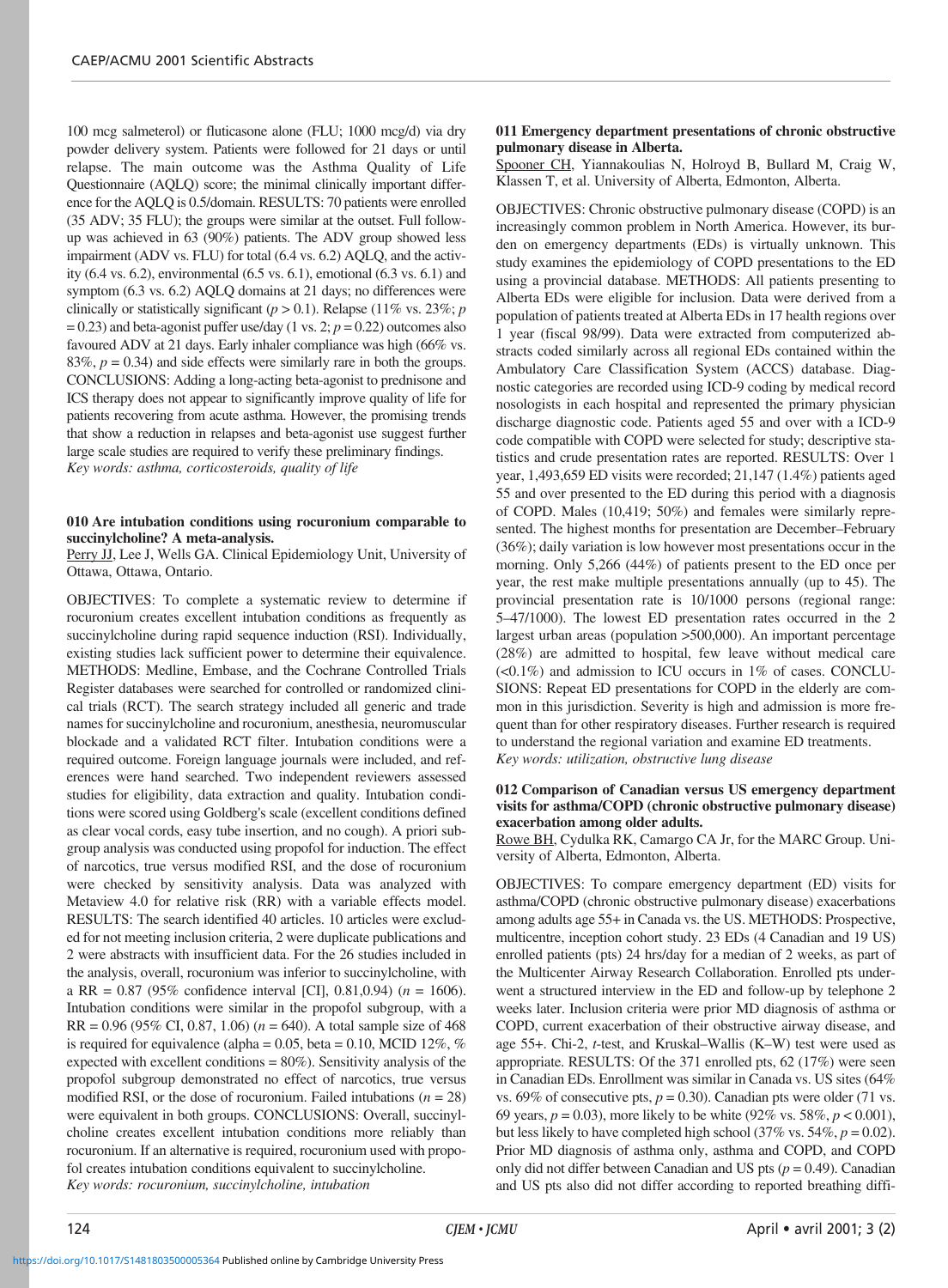culty on arrival  $(p = 0.11)$ . While pts in both countries were equally likely to receive steroids (74% vs.  $64\%$ ;  $p = 0.14$ ), Canadian pts were more likely to receive anticholinergics (92% vs.  $77\%$ ,  $p = 0.007$ ) and more likely to receive antibiotics  $(47\% \text{ vs. } 23\%, p < 0.001)$  in the ED. Canadian and US pts were equally likely to be admitted overnight to the hospital (68% vs. 57%,  $p = 0.11$ ) but Canadians were more likely to keep pts in the ED for 6+ hours (90% vs. 29%, *p* < 0.001). At 2 week follow-up, Canadian and US pts did not differ according to risk of having an ongoing exacerbation or a "relapse" requiring acute medical care (both  $p > 0.15$ ). CONCLUSIONS: Among ED pts age 55+ with asthma/COPD exacerbations, compared to US pts Canadian pts were more likely to receive supplemental ED treatments and had longer ED stays, but had similar 2-week outcomes.

*Key words: asthma, obstructive lung disease, utilization*

# **013 The role of injury mechanism in the evaluation of patients with minor head injury.**

Stiell IG, Lesiuk H, Clement C, Wells GA, De Maio VJ, Battram E, et al, for the CCC Study Group. University of Ottawa, Ottawa, Ontario.

OBJECTIVES: Emergency department (ED) physicians frequently face the decision of ordering computed tomography (CT) for patients with minor head injury. This study measured the risk of brain injury associated with specific injury mechanisms for minor head injury patients. METHODS: This prospective cohort study was conducted as a component of the Canadian C-Spine/CT Head (CCC) Study in 10 Canadian EDs and involved adults with loss of consciousness, amnesia, or confusion and a Glasgow Coma Scale (GCS) score of 13–15. Physicians completed a 22-item assessment form prior to CT scan and the outcome criterion was clinically important brain injury on CT. Study nurses reviewed ambulance reports, ED records, and in-hospital records to classify each case according to 21 injury mechanisms and 8 dangerous motor vehicle collision (MVC) factors. Variables correlated with the outcome on univariate analysis were then assessed by forward stepwise logistic regression analysis. RESULTS: Among 3,121 patients enrolled over 36 months, 254 (8.1%) had important brain injury and 44 (1.4%) required urgent neurological intervention. The most common injury mechanisms were: falls 30.9%, MVC 25.8%, assault 10.7%, sports 9.9%, bicycle 6.7%, pedestrian struck 5.9%, head struck by object 5.8%, motorcycle 3.5%. After adjustment for demographic and clinical factors, analysis found the following mechanisms to be independently associated with increased risk of brain injury (odds ratios with 95% confidence intervals [CIs]): MVC ejected 15.0 (6.2–36.7), pedestrian struck by motor vehicle 6.2 (3.8–10.0), bicycle collision 3.6 (1.1–12.5), head hit by object 3.1 (1.6–6.3), fall >10 feet 3.1 (1.7–5.7), bull's eye damage to windshield 3.0 (1.2–8.0), fall 3–10 feet 2.2 (1.4–3.6). This model discriminated with an area under the receiver operating characteristic (ROC) curve of 0.90. CONCLUSIONS: Specific injury mechanisms place patients at increased brain injury risk and ED physicians should carefully ascertain details of the injury when making decisions regarding CT for minor head injury patients. The accuracy and reliability of these mechanism risk factors will be prospectively evaluated. *Key words: brain injury, diagnosis*

#### **014 Emergency department patients' opinions of screening for intimate partner violence.**

Campbell SG, Crooks C, Wallace T, Venugopal R. Dalhousie University, Halifax, Nova Scotia.

OBJECTIVES: Universal screening for intimate partner violence

(IPV) in the emergency department (ED) has been advocated by numerous medical institutions. Implementation of policies to screen IPV, however, have met with numerous obstacles, one of which is the perception by emergency staff that patients might be offended by such screening if they had presented to the ED for problems unrelated to trauma. To assess the opinion of patients presenting to the ED, regarding a policy of universal screening of female ED patients for IPV. METHODS: A convenience sample of 250 undifferentiated ED patients were asked whether it was appropriate far all women to be asked if they had experienced violent or threatening behaviour from someone close to them. Patients in significant pain or in extremis were not approached. The Queen Elizabeth II IPV committee prospectively decided by consensus that approval of 85% of patients would be adequate to demonstrate that a significant majority of patients supported universal screening. RESULTS: Of 250 undifferentiated ED patients, ages ranged from 16–95 years, and 151 (60.4%) were female. 213 (85.2%) answered "yes" to the question. 30 (12%) answered "no," 5 (2%) had no opinion, and 2 (0.8%) could not be counted. There were no significant differences between the proportion of "yes" and "no" answers in the male and female groups; "yes" in 84.8% of males and 85.4% of females, and "no" in 10% and 13.2%, respectively. CONCLUSIONS: Universal screening for IPV of female patients presenting to the ED is supported by 85% of patients, and patient objections should not be seen as a reason to withhold questioning on the issue.

*Key words: domestic violence, emergency*

#### **015 How important is mechanism of injury in predicting the risk of cervical spine injury?**

Stiell IG, Clement C, De Maio VJ, Wells GA, Battram E, Morrison L, et al, for the CCC Study Group. University of Ottawa, Ottawa, Ontario.

OBJECTIVES: To assist emergency care personnel by measuring the cervical-spine (C-spine) injury risk associated with specific blunt trauma injury mechanisms. The importance of injury mechanisms is a controversial issue in the trauma literature. METHODS: This prospective cohort study was conducted in 10 Canadian EDs and involved adult trauma patients at risk for neck injury, with stable vital signs and a Glasgow Coma Scale (GCS) score of 15. Physicians completed a 20-item data form for all patients who then underwent radiography to determine the outcome, important C-spine injury. Study nurses reviewed ambulance reports, ED records, and in-hospital records to classify each case according to 21 injury mechanisms and 8 dangerous motor vehicle collision (MVC) factors. Variables correlated with the outcome on univariate analysis were then assessed by forward stepwise logistic regression analysis, using SAS. RESULTS: Among 8,924 patients enrolled over 30 months, 151 (1.7%) had clinically important injury, including fracture (143), dislocation (23), and ligamentous instability (9). The most common mechanisms of injury were: MVC 67.0%, fall <3 feet 8.3%, fall 3–10 feet 4.4%, sports 2.9%, assault fist 2.6%. After adjustment for demographic and clinical characteristics, analysis found the following mechanisms to be independently associated with increased risk of C-spine injury (odds ratios with 95% confidence intervals [CIs]): axial load (e.g., diving) 14.2 (8.0–25.2), bicycle collision 9.6 (2.2–35.5), motorized recreational vehicle 8.9 (2.4–32.7), fall 3–10 feet 3.6 (2.0–6.4), fall >10 feet 3.1 (1.2–8.1), MVC >100 km/h 7.6 (3.4–17.0), MVC 60–100 km/h 7.5 (4.6–12.3), MVC rollover 3.8 (2.2–6.6), rear-end MVC 0.06 (0.01–0.5). For this model, Hosmer–Lemeshow goodness-of-fit statistic 0.63 for 7 degree of freedom (DF); area under the receiver oper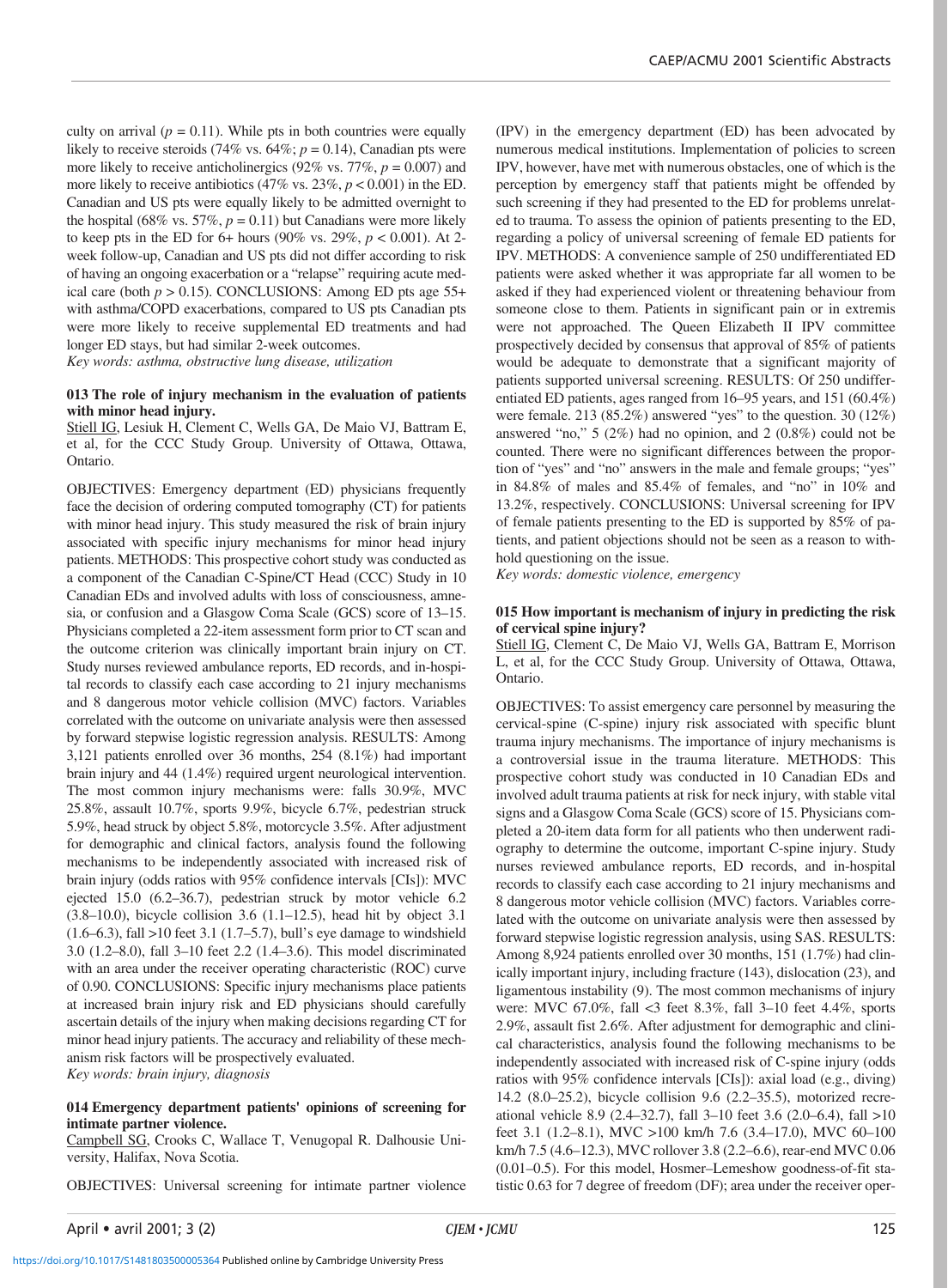ating characteristic (ROC) curve 0.93. CONCLUSIONS: Specific injury mechanisms put patients at much higher risk for C-spine injury and emergency care personnel should carefully ascertain details of the injury situation. Prospective studies will evaluate the accuracy and reliability of these mechanisms.

*Key words: cervical spine, injury, diagnosis*

# **016 Pediatric injuries in organized hockey: Does checking make a difference?**

Parker MJ, Salter KL, Lipskie TL, Joubert GI. Department of Pediatrics, University of Western Ontario, London, Ontario.

OBJECTIVES: Ice hockey is a sport involving skills such as body checking. Recently, the minimum allowable checking age has been decreased in certain jurisdictions. The impact of checking on injury rates has been hotly debated. This study sought to determine injury rates in organized ice hockey, as reported in the Canadian Hospital Reporting and Prevention Program (CHIRPP) database, and what impact checking has on these rates. METHODS: A retrospective study was conducted using the CHIRPP database, a Canadian injury surveillance tool incorporating data from all 10 pediatric hospitals and 4 general hospitals since 1990. Hockey injury reports between January 1, 1994, to August 31, 1999, were analyzed. Age ranged from <1 to >19 years of age. The database was culled to include only organized ice hockey injury records. Statistical analysis was performed on these records comparing injury trends and relationship to checking by age and year of injury. RESULTS: Data from 12,879 records was analyzed with 4,118 involving checking. The 10–14 age group had the most injuries, with 62% checked and 58% non-checked. Over time, the number of injuries reported per year in the database has been consistent. Through the time period the number of non-checked injuries remained unchanged, while there was a trend toward fewer checking-related injuries (4.2% decrease,  $p > 0.05$ ). Using hospital admissions as an indicator of injury severity, significantly more checking-related injuries were hospitalized  $(p < 0.01)$ . CONCLUSIONS: Using the CHIRPP surveillance tool, organized ice hockey injuries have remained stable. There is a trend to decreased checking-related injuries over time. Despite this, injury severity as measured by hospital admission is significantly greater in the checked group. We conclude that checking in organized hockey does not increase injuries. However, increased injury severity in the checked group supports using caution in decreasing the minimum allowable checking age in organized ice hockey.

*Key words: injury prevention, hockey, pediatric*

# **017 The role of clinical assessment in the evaluation of patients with potential cervical-spine injury.**

Stiell IG, Wells GA, Clement C, De Maio VJ, MacPhail I, Rowe BH, et al, for the CCC Study Group. University of Ottawa, Ottawa, Ontario.

OBJECTIVES: Emergency department (ED) physicians frequently face the decision of ordering cervical-spine (C-spine) radiography for blunt trauma patients. This study measured the accuracy of clinical examination in identifying the likelihood of C-spine injury. METH-ODS: This prospective cohort study was conducted in 10 tertiary care EDs and involved alert (Glasgow Coma Scale [GCS] score of 15) and stable adult trauma patients at risk for neck injury. Physicians completed a 20-item standardized clinical data form for all patients who then underwent radiography to determine the outcome, important Cspine injury. Variables having univariate correlation with the outcome were assessed by forward stepwise logistic regression (LR) analysis (SAS). RESULTS: The 8,924 patients had these characteristics:

important C-spine injury 1.7%; mean age 36.8 years; history: ambulatory 67.5%, delayed onset neck pain 42.1%, paresthesias 9.7%, extremity weakness 3.1%; physical: able to rotate neck 55.3%, absence of neck tenderness 42.2%, upright position 37.3%, visible head injury 20.8%, facial injury 19.2%, distracting painful injuries 7.8%, intoxicated 4.2%, sensory deficit 2.0%, motor deficit 1.2%. After adjusting for other factors, LR analysis found the following clinical findings to be associated with risk of C-spine injury (odds ratios with 95% confidence intervals [CIs]): age >65 3.3 (2.1–5.1), paresthesias 2.5 (1.7–3.9), facial injury 1.8 (1.1–2.7), visible head injury 1.6 (1.0–2.4), delayed neck pain 0.5 (0.3–0.7), absence of neck tenderness 0.4 (0.2–0.6), able to rotate neck 0.07 (0.03–0.16). The following were not independently associated with C-spine injury: ambulatory at any time, extremity weakness, upright position, intoxication, distracting painful injuries, motor deficit, sensory deficit. Hosmer–Lemeshow goodness-of-fit statistic 0.78 for 8 DF; area under receiver operating characteristic (ROC) curve 0.91. CONCLUSIONS: Many clinical findings are significantly associated with either increased or decreased risk of C-spine injury and ED physicians should focus on these findings during assessment of alert trauma patients. *Key words: cervical spine, injury, diagnosis*

**018 The contribution of blood cultures to the clinical management of adult patients with community-acquired pneumonia: a prospective observational study.**

Campbell SG, Anstee R, Ackroyd S, Dickenson G. Dalhousie University, Halifax, Nova Scotia.

OBJECTIVES: To assess the clinical utility of blood cultures (BC) in the management of community-acquired pneumonia (CAP). METH-ODS: A prospective observational study using the capital study population to investigate how the performance of blood cultures would affect the management and outcomes of adult patients presenting with CAP. The course of therapy of each patients with a positive BC result was examined to assess the influence of the results on clinical management. RESULTS: BC were drawn in 1,049 patients (60.2%), 289 (28%) outpatients and 760 (72%) inpatients. 50 "significant" organisms (from 49 [4.67%] patients) were identified. The yield of BC was 5.7% in admitted patients, and 2.1% in outpatients. Patients with CAP who had blood cultures performed had a 1.5% (16/1049) chance of having a change of therapy directed by the results of the culture. Patients in whom blood cultures were positive had 32.7% (16/49) chance of having a change in therapy determined by the result, and 59.2% (29/49) chance of having a course of therapy in contradiction with BC findings. Severity of illness, as measured by the Pneumonia severity score, compared poorly with the yield of BCs. In admitted patients, BCs were positive in 7.2% of patients in groups I and II, 5.0% in group III, 4.9% in group IV, and 6.9% in group V. CONCLUSIONS: Blood cultures have limited utility in the routine management of uncomplicated community-acquired pneumonia and should not form part of the routine management of CAP. *Key words: blood culture, pneumonia, cost-effectiveness*

# **019 Influenza virus as a determinant of emergency department overcrowding.**

Schull MJ, Mamdani M. Institute of Clinical Evaluative Sciences, Toronto, Ontario.

OBJECTIVES: The impact of influenza virus on emergency department (ED) utilization is controversial, and has not previously been studied. We sought to determine the relationship between circulating influenza virus and ED overcrowding. METHODS: Weekly totals of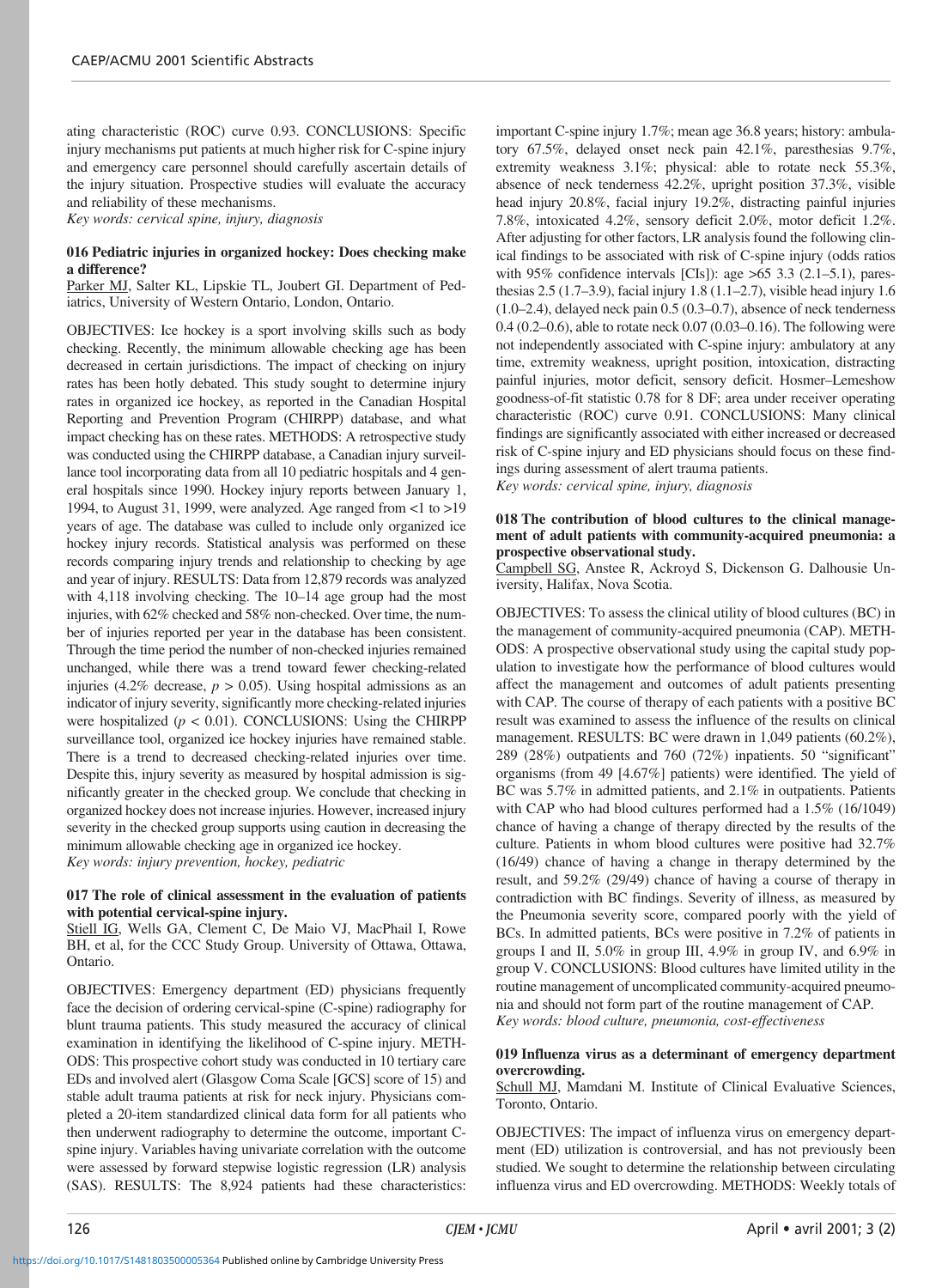laboratory-confirmed cases of influenza (types A and B) and other respiratory viruses in Toronto, Ontario, from 1996 to 1999 (weeks = 208) were obtained, along with data on weekly ED overcrowding, total ED visits, average patient age and sex distribution. Overcrowding was defined as episodes when EDs diverted all ambulances (Critical Care Bypass), and the average proportion of overcrowding time each week was calculated. Time series analysis using a multivariate autoregressive integrated moving average (ARIMA) model was conducted to longitudinally assess relationships between ED overcrowding and influenza cases, other respiratory virus cases, age, gender, and total number of ED visits. RESULTS: A mean of 10,957 ED visits occurred weekly. Patient age and percent female averaged 39.5 years and 51%, respectively. EDs were overcrowded an average of 0.2% to 23% of the time each week. Weekly influenza cases ranged from 0 to 236 (mean = 19), while other viruses ranged from 0 to 91 (mean = 22) per week. Surprisingly, in the multivariate ARIMA model, circulating influenza virus was a highly significant predictor of increased overcrowding (*p* < 0.0001). However, increases in other respiratory viruses was not a significant determinant  $(p = 0.49)$ . As expected, total ED visits was a significant predictor of overcrowding  $(p = 0.047)$ , while average patient age  $(p = 0.93)$  and percentage of female patients  $(p = 0.28)$  were not. ARIMA diagnostics showed good fit, and the model R2 was 0.64. CONCLUSIONS: Increases in

circulating influenza virus are a highly significant predictor of worsened ED overcrowding, even after controlling for ED utilization. Other respiratory viruses showed no association, despite being more prevalent in the community.

*Key words: influenza, emergency department overcrowding*

#### **020 Predicting complications from renal colic after emergency department evaluation.**

Papa L, Stiell IG, Wells GA, Battram E, Mahoney J. University of Ottawa, Ottawa, Ontario.

OBJECTIVES: To prospectively assess clinical predictors of complications from urinary calculi after discharge from the emergency department (ED). METHODS: A cohort of patients with suspected renal colic from 2 tertiary care EDs were assessed prospectively. Emergency physicians completed a 20-question data form with the clinical findings of each patient. In addition, physician's estimated each patient's pre-test probability of developing complications. Once urinary calculi were confirmed with imaging, patients were discharged and followed via telephone at 1 and 4 weeks to assess development of complications. Complications were defined by: i) persistent pain by 4 weeks, or ii) development of fever  $(>38^{\circ}C)$  or iii) elevation of creatinine >150 mmol/L by 4 weeks. Univariate analysis tested which clinical variables correlated with complications. Fisher's exact test and independent sample *t*-test were conducted for nominal and continuous data respectively. RESULTS: Over a 6-month period, 150 patients with confirmed urolithiasis were followed, 72 (48%) (95% CI, 40%–56%) patients developed complications; 17 (24%) developed fever or renal failure; and 55 (76%) had persistent pain at 4 weeks. Clinical variables correlated with complications included pain at discharge  $\geq$  2 cm on a Visual Analog Scale (VAS) ( $p =$ 0.022), length of stay in ED  $>= 6.5$  h ( $p = 0.018$ ) and temperature  $>=$ 37.0 $\degree$ C ( $p = 0.026$ ) in the ED. Emergency physician judgement had a sensitivity of 31% and a specificity of 66%. They would have misclassified 50% of patients who developed complications. CONCLU-SIONS: Physicians have difficulty predicting complications from calculi on initial ED presentation. Patients with elevations of temperature, pain at discharge or have a prolonged stay in the ED, should be considered for early urology referral. Future studies will validate the validity of these predictive criteria.

*Key words: renal colic, diagnosis*

# **021 The utility of blood cultures in the management of upper urinary tract infection.**

McInnes JG, Murray HE, Worrall J. Queen's University, Kingston, Ontario.

OBJECTIVES: Studies challenge the use of routine blood cultures in acute pyelonephritis; however, guidelines do not exist for their appropriate use. An examination of the value of blood cultures in the routine workup of acute pyelonephritis and urosepsis was conducted in order to identify clinical and laboratory predictors of bacteremia in these patients. METHODS: All charts for patients seen at a tertiary care referral centre emergency department between October 1996 and March 1998 with a primary diagnosis of acute pyelonephritis or urosepsis were reviewed. Patients under 16 years of age, or with duplicate visits were excluded. Historical features, physical and laboratory findings were recorded. Analyses included descriptive statistics, bivariate and multivariate associations. RESULTS: Of the 158 patients who met inclusion criteria, 110 (69.6%) had blood cultures performed. Growth was observed in 28 (25.4%) blood cultures. Antibiotics were not changed due to culture results. Elevated urea (>7.5 mmol/L), temperature >38.4°C and an abnormal band count  $(>0.7 \times 10^{9}$ /L) were all statistically significant predictors of bacteremia on bivariate analysis ( $p < 0.05$ ). Multivariate analysis identified only temperature >38.4°C (odds ratio [OR] 2.65, 95% CI 1.03–6.83) and abnormal band count (OR 2.00, 95% CI 1.12–3.55) as predictors of bacteremia. CONCLUSIONS: No change in antibiotics was observed based on blood culture results. Fever and an abnormal band count appear to predict bacteremia. Prospective validation of clinical and lab predictors of bacteremia is required. *Key words: blood cultures, pyelonephritis*

# **022 The epidemiology of acute allergy presentations in Alberta.** Rowe BH, Johnson D, Yiannakoulias N, Spooner CH, Holroyd B, Bullard M, et al. University of Alberta, Edmonton, Alberta.

OBJECTIVES: Many patients with allergic reactions and anaphylaxis present to the emergency department (ED) and despite potentially serious consequences limited information exists about this group. This study examines the epidemiology of acute allergy presentations to the ED using a unique data set. METHODS: All cases of acute allergy and anaphylaxis from all ages presenting to Alberta EDs were eligible for inclusion. Data were derived from a cohort of patients treated at Alberta EDs in 17 health regions over 1 year (fiscal 98/99). Data were extracted from the Ambulatory Care Classification System (ACCS) database, which contains computerized abstracts coded similarly across regions. Allergy and anaphylaxis was coded using ICD-9 coding by medical record nosologists in each hospital and represented the primary physician discharge diagnosis. Descriptive statistics and crude presentation rates are presented. RESULTS: Acute allergic reactions accounted for 8,733 (0.6%) of the 1.494 million annual visits to EDs in Alberta. Males (4,469; 51%) and females were similarly represented; patients <19 years old were involved in 2,856 (33%) of all cases. Most presentations (6,462 [74%]) occurred in the summer months (June–Sept.). Multiple visits were uncommon. The provincial ED presentation rate was 3/1000 persons (range 1–8/1000). The lowest ED presentation rates occurred in the 2 largest urban areas (population >500,000). Most (8,567; 98%) patients were discharged from the ED, with no variation among age groups.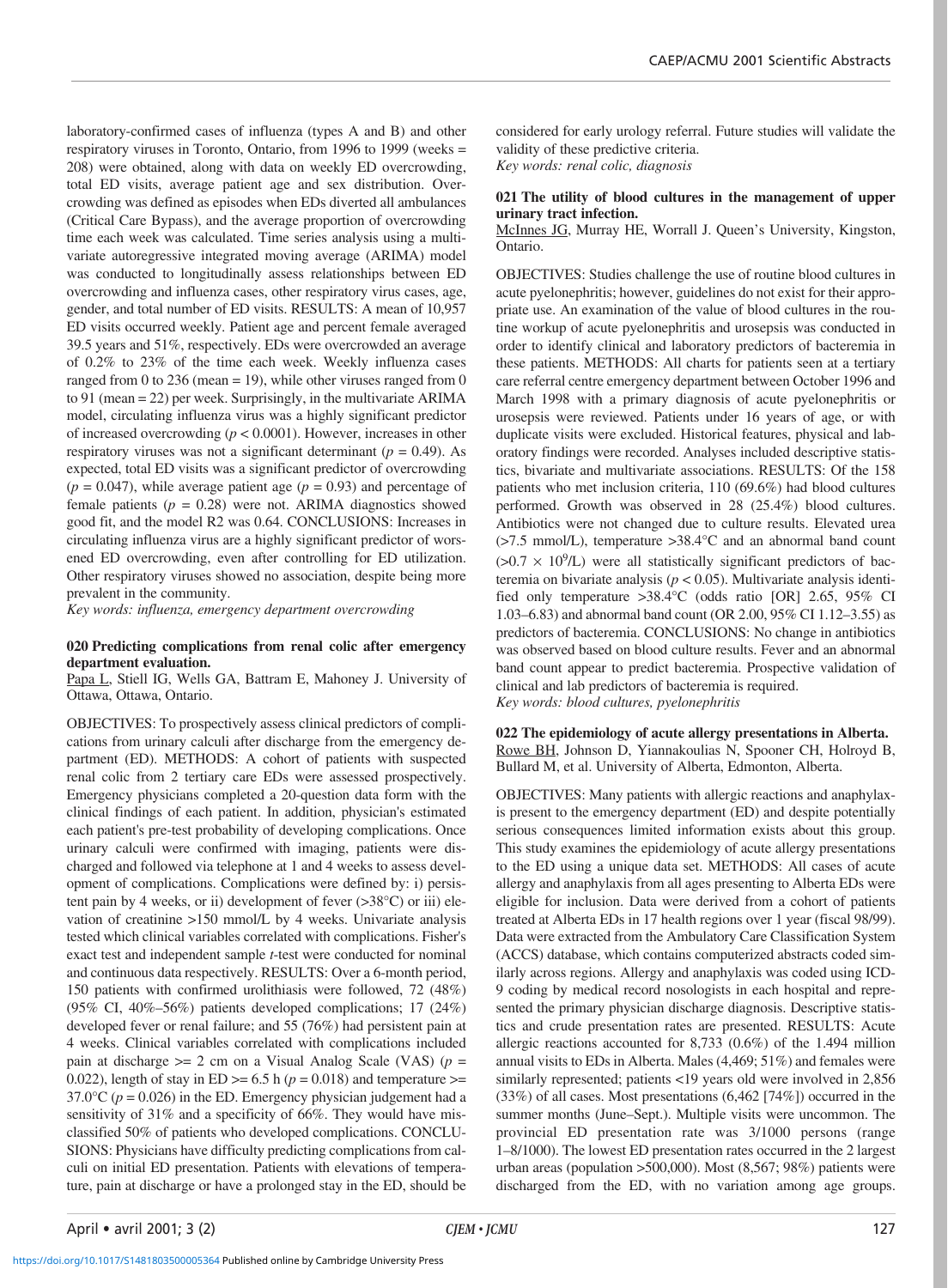Overall, 161 (2%) were admitted; no deaths in the ED setting were noted. CONCLUSIONS: Allergy is a common ED problem with very low acuity. Given the marked variations in presentation rates, it is important to further examine these findings and determine the etiology and treatment of allergy and anaphylaxis in the ED. *Key words: allergy, anaphylaxis*

**023 Accuracy and reliability of the Object Recall Test for patients with minor head injury.**

Stiell IG, McKnight RD, Lesiuk H, Brison RJ, Clement C, Wells GA, et al, for the CCC Study Group. University of Ottawa, Ottawa, Ontario.

OBJECTIVES: Patients with minor head injury may harbour serious and sometimes life-threatening brain injuries. This study evaluated the accuracy and reliability of the Object Recall Test for the ED assessment of these patients. METHODS: This prospective cohort study enrolled adults with loss of consciousness, amnesia, or confusion and a Glasgow Coma Scale (GCS) score of 13–15. Physicians in 10 tertiary care EDs assessed each patient for the Object Recall Test prior to computed tomography (CT) scan and, where feasible, 2nd physicians performed interobserver assessments. The 2-minute Object Recall Test consisted of showing patients 3 objects (pen, watch, nose) and asking them to recall the objects after an interval of 2 minutes, and was scored from 0 to 3. The outcome standards were "need for neurological intervention," "clinically important brain injury," and "any brain injury on CT." Analyses included kappa coefficient, chi-square, receiver operating characteristic (ROC) curve areas, sensitivity, and specificity. RESULTS: Among 2,672 patients enrolled over 36 months, the mean age was 38.4 (range 16–97), 68.8% were male, 32 (1.2%) underwent neurological intervention, 206 (7.7%) had important brain injury, and 283 (10.6%) had some acute brain injury on CT. The weighted kappa for interobserver agreement in 86 patients was 0.64 (95% CI 0.50–0.78). Measures of accuracy (95% CIs) for the 3 outcomes were:

| Table 1. Measures of accuracy (95% confidence intervals) for<br>the 3 outcomes of the study |                         |                         |                         |  |  |
|---------------------------------------------------------------------------------------------|-------------------------|-------------------------|-------------------------|--|--|
|                                                                                             | Neuro                   | Important               | Any brain               |  |  |
| Measure                                                                                     | intervention            | injury                  | injury                  |  |  |
| Univariate p                                                                                | < 0.0001                | < 0.0001                | < 0.0001                |  |  |
| ROC curve area                                                                              | 0.74<br>$(0.65 - 0.83)$ | 0.71<br>$(0.67 - 0.75)$ | 0.67<br>$(0.63 - 0.71)$ |  |  |
| Sensitivity                                                                                 | 0.78<br>$(0.60 - 0.88)$ | 0.72<br>$(0.65 - 0.77)$ | 0.66<br>$(0.60 - 0.71)$ |  |  |
| Specificity                                                                                 | 0.56<br>$(0.54 - 0.58)$ | 0.58<br>$(0.56 - 0.60)$ | 0.58<br>$(0.56 - 0.60)$ |  |  |

CONCLUSIONS: Despite good reliability and strong association with clinical outcomes, the Object Recall Test exhibits only fair discrimination and sensitivity. This test is not accurate enough to be used alone but may prove useful as one component of an algorithm for assessing minor head injury patients.

*Key words: brain injury, clinical prediction rule, diagnosis*

# **024 The relationship between out-of-hospital cardiac arrest survival and community bystander cardiopulmonary resuscitation rates.**

De Maio VJ, Stiell IG, Wells GA, Martin MT, Spaite DW, Nichol G, et al, for the OPALS Study Group. University of Calgary, Calgary, Alberta.

OBJECTIVES: While recent data have re-emphasized the role of bystander cardiopulmonary resuscitation (CPR) in the chain of sur-

vival for out-of-hospital cardiac arrest, its importance has not been clearly quantified. The objective of this study was to measure survival as a function of community bystander CPR rates. METHODS: This prospective cohort study included all adult, cardiac etiology, out-ofhospital cardiac arrests from Phases I and II of the Ontario Prehospital Advanced Life Support (OPALS) Study. Patients in the 20 study communities received a BLS-D (Basic Life Support) level of care by emergency medical services (EMS), but no Advanced Life Support (ALS). Logistic regression (LR) identified adjusted CPR rates using covariates found to be independently associated with bystander CPR. Survival was then modeled using the adjusted CPR rates. The logistic equation was used to estimate community survival for incremental bystander CPR rates. RESULTS: From 1991–97, there were 343 (3.7%) survivors among 9,218 cases treated. The overall bystander CPR rate was 15.2%. LR analysis found the following factors associated with bystander CPR (odds ratios with 95% confidence intervals [CIs]): male sex 1.21 (1.05–1.39), age/10yrs 0.83 (0.80–0.87), nonwinter season 1.20 (1.04–1.38), witnessed arrest 2.39 (2.10–2.73), ventricular fibrillation/ventricular tachycardia (VF/VT) rhythm 2.13 (1.88–2.43). Hosmer–Lemeshow goodness-of-fit statistic 0.86 for 8 DF; area under receiver operating characteristic (ROC) curve 0.70. The survival function, using the adjusted CPR rate and the defibrillation response interval, indicates the odds of survival with increasing CPR rate were  $1.71$   $(1.61-1.81)$  per 5% increase. The survival function predicts, for successive 5% increments: i) survival rates, and ii) additional lives saved per year in the OPALS Study communities: 25% (6.3%; 41 lives), 30% (10.4%; 107 lives), 35% (16.7%; 208 lives), 40% (25.7%; 352 lives). CONCLUSIONS: Improved community bystander CPR rates are associated with dramatically increased out-of-hospital arrest survival in a predictable fashion. EMS and public health directors should focus significant efforts towards improving their community bystander CPR rate.

*Key words: cardiac arrest, resuscitation, emergency medical services*

# **025 How accurate is clinical examination in the evaluation of patients with minor head injury?**

Stiell IG, De Maio VJ, Clement C, Wells GA, Dreyer JA, McKnight RD, et al, for the CCC Study Group. University of Ottawa, Ottawa, Ontario.

OBJECTIVES: Emergency department (ED) physicians frequently evaluate and make management decisions for minor head injury patients. This study assessed the accuracy of common clinical symptoms and signs for predicting brain injury in these patients. METH-ODS: This prospective cohort study was conducted in 10 Canadian EDs and involved adults with loss of consciousness, amnesia, or confusion and a Glasgow Coma Scale (GCS) score of 13–15. Physicians were trained to complete a 22-item standardized clinical assessment form prior to computed tomography (CT) scan. Variables correlated with the outcome criterion, clinically important brain injury, on univariate analysis were then assessed by forward stepwise logistic regression analysis (SAS). RESULTS: The 3,121 patients enrolled over 36 months had these characteristics: important brain injury 8.1%, required neurological intervention 1.4%, mean age 38.7, amnesia 87.9%, GCS score 15 79.8%, witnessed loss of consciousness 46.5%, intoxicated 12.3%, chronic alcohol abuse 10.9%, repeated vomiting 9.6%, basal skull fracture signs 6.7%, drop in GCS score 2.9%, pupils not equal and reactive 1.2%, lateralizing motor weakness 1.1%. After adjustment for demographic and mechanism factors, LR analysis found the following clinical findings to be associated with risk of brain injury (odds ratios with 95% confidence intervals [CIs]): GCS <15 by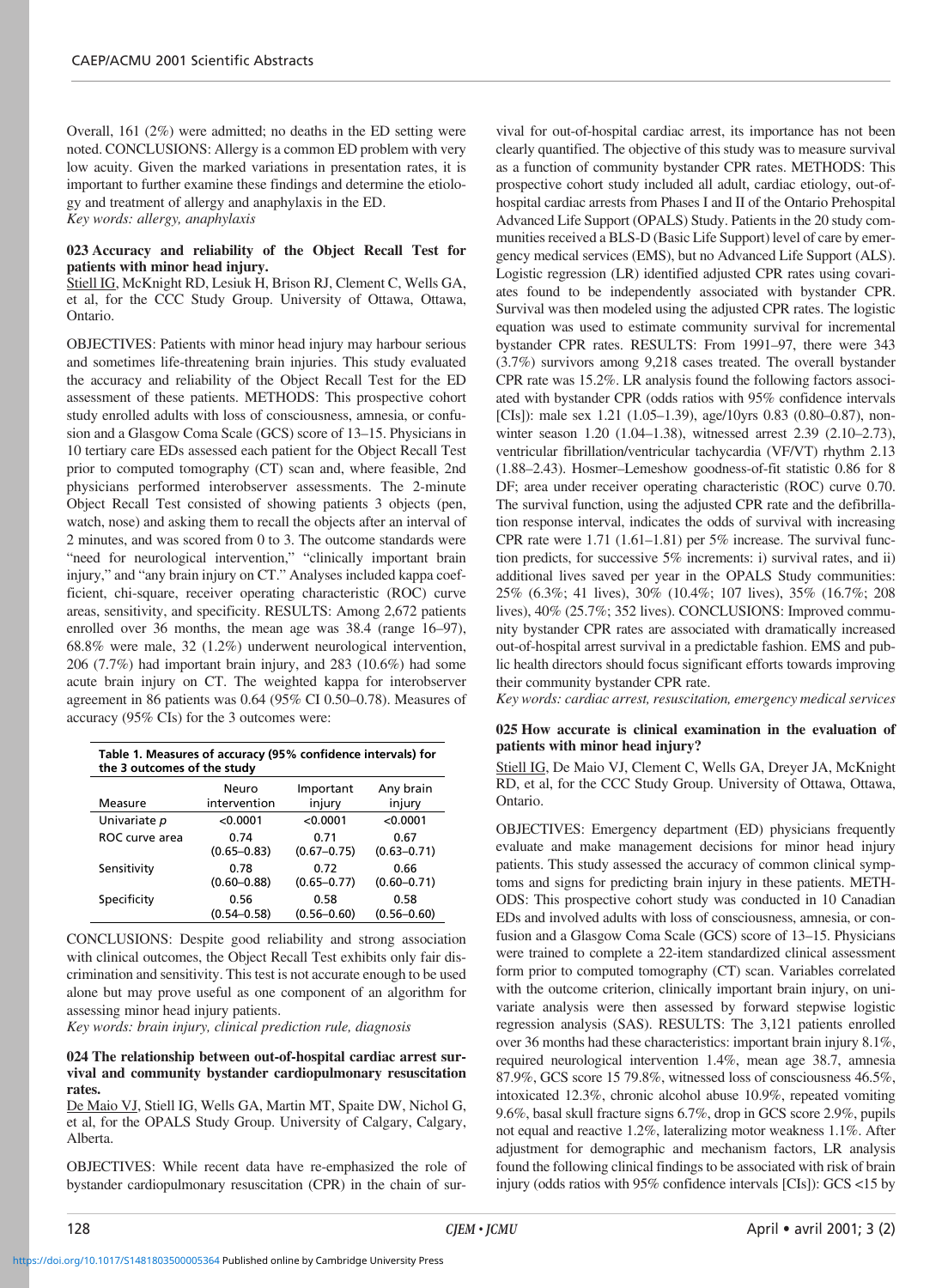2 hours 7.3 (5.1–10.3), signs of basal skull fracture 5.0 (3.3–7.6), drop in GCS score 4.5 (2.6–7.9), age >65 4.2 (2.9–6.1), repeated vomiting 3.9 (2.6–5.8), possible open skull fracture 3.2 (1.8–5.7), amnesia before injury >30 minutes 1.5 (1.1–2.2). The following findings were not independently associated with brain injury: chronic alcohol abuse, loss of consciousness >5 min, motor weakness, unequal pupils, object recall test, intoxication. The area under the receiver operating characteristic (ROC) curve for this model was 0.895. CONCLUSIONS: In their assessment of minor head injury patients, ED physicians should emphasize the many clinical findings which have been shown to be strongly associated with the likelihood of brain injury. *Key words: brain injury, diagnosis*

# **026 Potential impact of public access defibrillation based upon cardiac arrest locations.**

De Maio VJ, Stiell IG, Wells GA, Martin MT, Doherty J, Spaite DW, et al, for the OPALS Study Group. University of Calgary, Calgary, Alberta.

OBJECTIVES: Community public access defibrillation (PAD) programs are becoming commonplace despite the fact that the results of the PAD Trial are not yet known. This study evaluated the potential impact of PAD programs based upon an analysis of out-of-hospital cardiac arrest locations. METHODS: As part of the Ontario Prehospital Advanced Life Support (OPALS) Study, this prospective cohort study included all adult out-of-hospital cardiac arrests in 3 medium-sized cities. Emergency medical services (EMS) response included firefighter defibrillation and Advanced Life Support (ALS) paramedics. Based upon review of ambulance reports and dispatch records, cases were classified into one of 23 pick-up locations and then grouped into 5 categories: small residential, large residential, streets/outdoors, small public buildings, and large public buildings. Data analyses included descriptive statistics and sensitivity analyses to estimate the impact of doubling and tripling survival rates on additional lives saved per year. RESULTS: From 1995–2000, there were 1,373 consecutive cardiac arrests and characteristics included: mean age 68.6, male gender 66.5%, bystander witnessed 47.8%, bystander cardiopulmonary resuscitation (CPR) 16.1%, fire first 74.6%, rhythm ventricular fibrillation/ventricular tachycardia (VF/VT) 33.6%, median defibrillation response interval 5.1 minutes, survival to hospital discharge 3.7%. Cardiac arrest locations were: small residential 56.1%, large residential 27.8%, streets/outdoors 7.9%, small public buildings 3.4%, large public buildings 4.8%. The number of additional lives that would be saved per year in each location if the overall survival rates doubled and tripled, respectively were: small residential 4, 8; large residential 2, 3; streets/outdoors 2, 4; small public buildings 1, 2; large public buildings 1, 3. CONCLUSIONS: Less than 5% of cardiac arrests occur in large public buildings and the potential for lives saved with PAD appears to be modest. EMS and public health directors should recognize the limited potential of PAD and not overlook other methods for improving cardiac arrest survival. *Key words: cardiac arrest, resuscitation, public access defibrillation*

# **027 How well does the Canadian CT Head Rule perform in minor head injury patients with a Glasgow Coma Scale score of 15?** Stiell IG, Wells GA, Clement C, MacPhail I, Rowe BH, Holroyd B, et al, for the CCC Study Group. University of Ottawa, Ottawa, Ontario.

OBJECTIVES: The traditional neurosurgical definition of "minor head injury" includes patients with scores of 13–15 on the Glasgow Coma Scale (GCS), and the Canadian CT Head Rule was derived accordingly. Because many ED physicians believe that only GCS

scores of 15 truly represent "minor," this study evaluated the accuracy of the Canadian CT Head Rule when restricted to patients with GCS 15. METHODS: This secondary data analysis was based on a prospective cohort study conducted in 10 Canadian EDs and involved adults with loss of consciousness, amnesia, or confusion and a GCS score of 13–15. Physicians completed a 22-item data form for all patients who then underwent CT scan to determine the outcome measure, important brain injury. For the current study, chi-square recursive partitioning analyses (KnowledgeSEEKER) were performed on the sub-set of patients presenting with a GCS score 15. Statistical measures included sensitivity, specificity, and computed tomography (CT) rate. RESULTS: The Canadian C-Spine/CT Head (CCC) Study dataset contained 2,489 minor head injury cases with GCS 15 and these characteristics: male 66.6%, arrived by ambulance 68.4%, fall 30.9%, motor vehicle collision (MVC) 25.7%, assault 9.6%, brain injury 4.8%, neurological intervention 0.8%. The 5 "high-risk" factors from the CT Head Rule predicted need for neurological intervention with sensitivity 100% (95% CI 83%–100%), specificity 80.2% (79%–82%), and required CT rate 20.4%. The additional 2 "medium-risk" factors predicted important brain injury with sensitivity 96.6% (95% CI 91%–98%), specificity 54.5% (52%–56%), and required CT rate 47.9%. Equally efficient for GCS 15 patients would be a rule that substituted "any drop in GCS" for "did not reach GCS 15 within 2 hours." CONCLUSIONS: When applied to minor head injury patients with GCS score 15, the Canadian CT Head Rule performs with a high degree of sensitivity and efficiency and would require only 48% of these patients undergo CT. Ongoing studies will explicitly and prospectively validate these findings.

*Key words: brain injury, clinical prediction rule*

# **028 What are the outcomes of patients classified as having clinically unimportant cervical-spine injury?**

Stiell IG, Clement C, Lesiuk H, McKnight RD, Wells GA, De Maio VJ, et al, for the CCC Study Group. University of Ottawa, Ottawa, Ontario.

OBJECTIVES: The Canadian C-Spine Rule was recently developed to help ED physicians identify which alert and stable blunt trauma patients are at risk for clinically important cervical-spine injury (ICI). This methodological sub-study evaluated the clinical validity of the

| Table 1. Characteristics of the 151 (1.7%) clinically important<br>C-spine injury (ICI) cases and the 28 (0.3%) clinically<br>unimportant C-spine injury (CUCI) cases in this study |           |                   |         |  |  |
|-------------------------------------------------------------------------------------------------------------------------------------------------------------------------------------|-----------|-------------------|---------|--|--|
| Characteristic                                                                                                                                                                      | ICI cases | <b>CUCI cases</b> | p value |  |  |
| Age, yr                                                                                                                                                                             | 45.0      | 41.4              | 0.38    |  |  |
| Fracture                                                                                                                                                                            | 95%       | 100%              | 0.21    |  |  |
| Dislocation                                                                                                                                                                         | 23%       | 0%                | 0.03    |  |  |
| Ligament injury                                                                                                                                                                     | 6%        | 0%                | 0.19    |  |  |

| Ligament injury     | <b>b%</b> | U%    | U. 19    |
|---------------------|-----------|-------|----------|
| Admitted            | 87%       | 43%   | < 0.0001 |
| Treatment           | 96%       | 43%   | < 0.0001 |
| Int. fixation       | 17%       | 0%    | 0.02     |
| Halo                | 46%       | 0%    | < 0.0001 |
| Brace               | 11%       | 7%    | 0.52     |
| Rigid collar        | 32%       | 36%   | 0.68     |
| Neuro deficit       | 6%        | $0\%$ | 0.18     |
| Telephone follow-up |           |       |          |
| Severe pain         | 11%       | 0%    | 0.17     |
| <b>ROM</b> restrict | 73%       | 38%   | < 0.01   |
| Using collar        | 89%       | 56%   | < 0.001  |
| Normal activity     | 9%        | 31%   | 0.02     |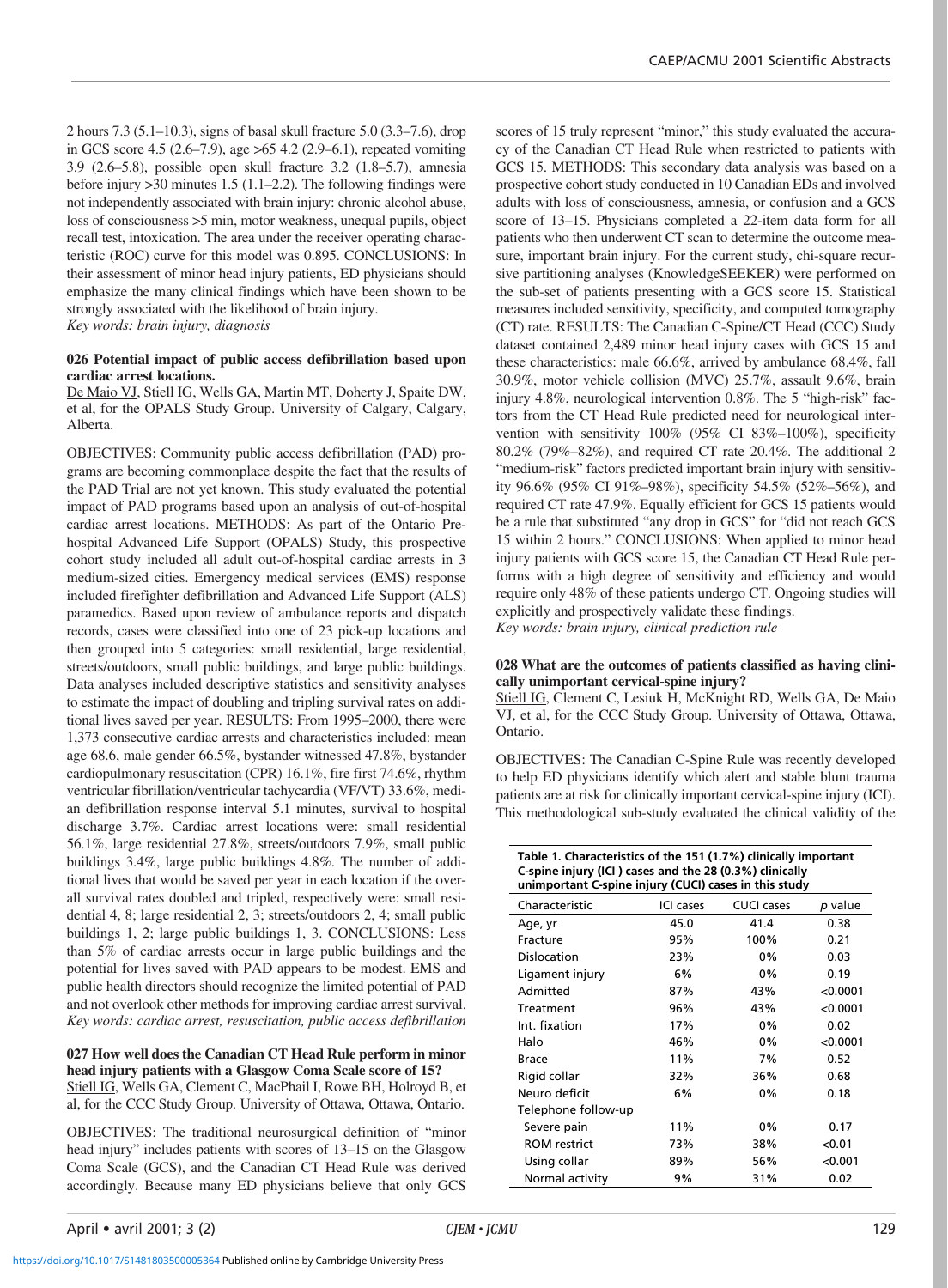concept of "clinically unimportant cervical-spine injury" (CUCI), as previously endorsed by a survey of academic neurosurgeons and spine surgeons. METHODS: The prospective cohort CCC Study enrolled alert (Glasgow Coma Scale [GCS] score 15) and stable adult trauma patients at risk for neck injury at 10 Canadian EDs. Data collection included physician dataforms, plain and computed tomography (CT) film reviews by study neuroradiologists, in-hospital records, and 14-day telephone follow-up. Patients were considered to have CUCI, and therefore require neither specialized treatment nor follow-up, if they had one of these injuries: isolated osteophyte avulsion, isolated transverse process avulsion, isolated spinous process avulsion, and simple compression <25% of body height. The current study compared the characteristics of ICI and CUCI patients by chisquare and Student's *t*-test analyses. RESULTS: Among the 8,924 patients, there were 151 (1.7%) ICI cases and 28 (0.3%) CUCI cases (see Table 1). CONCLUSIONS: Patients with CUCI had fewer admissions and follow-up problems. No patient with CUCI had an unstable injury, developed neurological deficit, or required invasive treatment. This study confirms the validity of the concept of CUCI for alert and stable C-spine injury patients.

*Key words: cervical spine, injury, diagnosis*

# **029 Emergency department patient willingness to participate in complementary and alternative medicine research.**

Abu-Laban RB, van Beek CA, Wu J, Quon J. University of British Columbia, Vancouver, British Columbia.

OBJECTIVES: The emergency department (ED) is a unique potential location for recruitment into studies of complementary and alternative medicine (CAM) therapies. To assess the feasibility of various studies, we sought to determine the stated willingness of ED patients with acute musculoskeletal complaints to participate in CAM research for their presenting problem and the characteristics of this population. METHODS: From Oct. 16, 2000 to Nov. 21, 2000 all adults presenting to a tertiary ED weekdays between 10am and 6pm with acute musculoskeletal complaints involving the spine, upper extremity or lower extremity were approached by a research nurse unless precluded by pain or communication barriers. After being presented background information, consenting patients were asked a series of standardized questions during a 15 minute interview prior to physician assessment. RESULTS: Of 107 eligible patients, 93 participated (87%). Most symptoms began on the day of presentation (44%) or the previous week (41%). The mean age of those studied was 38 years and 56% were male. Most presenting problems involved the ankle/foot (29%), multiple sites (19%), the lumbosacral region (14%) or the wrist/hand (14%). Seventy-six percent of patients had utilized CAM previously and 13% were currently using CAM for their presenting problem. The majority of patients stated an informed hypothetical willingness to enroll in a CAM study: 74% traditional Chinese medicine (69/93: 95% confidence intervals [CI] 64.1%–82.7%); 70% chiropractic (65/93: 95% CI 59.5%–79.0%); and 92% other CAM therapies (86/93: 95% CI 85.1%–96.9%). Of patients asked, 99% stated they would comply with 4–6 weeks of outpatient follow-up and 70% stated they would participate in a placebo-controlled study. Logistic regression modeling was performed for secondary purposes to determine predictors of participation willingness. CONCLUSIONS: ED patients with acute musculoskeletal complaints have a high stated willingness to participate in CAM research, even if this involves outpatient follow-up and/or a placebo-controlled design. ED-based CAM research appears feasible and should be pursued.

*Key words: alternative health care*

# **030 Survey of computer use in emergency medicine staff and residents.**

Cummings G, Sher A, Hayward R, Rowe BH. University of Alberta, Edmonton, Alberta.

OBJECTIVES: Easily accessible computer resources made available in emergency medicine (EM) may improve the use of valid health information in both the clinical and non-clinical setting. This study surveys the EM staff after access to a computer-based resource of evidence-based health information. METHODS: CHE/CLINT is a single sign-on, password-protected, desktop application for medical information resource management. An EM-specific desktop was produced with journals, online resources, and important links and access was provided to 70 staff and resident EM users at 2 major teaching hospitals affiliated with the University of Alberta. Following instruction and 3–6 months of use, a survey was distributed via email to all users. Up to 3 email send outs were performed. The 22-question survey examined user computer background, use of CHE/CLINT, and resource needs. Staff were divided into users (>2 log-ins) and nonusers (<2 log-ins). RESULTS: Overall, 58 (80%) of staff returned completed questionnaires; 56 (76%) eligible users had logged into this program. Physicians in the non-user vs. user groups perceive the system to be an equally valuable resource  $(4.8 \text{ vs. } 4.2 \text{ out of } 5; p >$ 0.1). Non-users were more often Macintosh users (37% vs. 7%, *p* < 0.01) and less comfortable using the CHE/CLINT application (2.5 vs. 4.4 out of 5;  $p < 0.01$ ). Nonusers did not differ from users in comfort with computers, internet access, or other demographic factors (all *p* > 0.1). However, users more frequently select electronic sources first when searching for solutions to information needs  $(43\% \text{ vs. } 0\%, p <$ 0.01). CONCLUSIONS: While this knowledge-based single sign-on system has been explored by many users, it has not yet gained widespread acceptance by EM physicians. However, even non-users remain active in other methods of information retrieval. Further research is required to determine how to encourage EM staff to more effectively acquire information relevant to their practices. *Key words: medical informatics*

# **031 Ambulance diversion increases transport delays for patients with chest pain.**

Schull MJ, Morrison LJ, Vermeulen M, Redelmeier DA. Department of Emergency Services, and Clinical Epidemiology Unit, Sunnybrook and Women's College Health Sciences Centre, Toronto, Ontario.

OBJECTIVES: Emergency department overcrowding and ambulance diversion is increasing across North America. We sought to determine the impact on ambulance transport of cardiac patients. METHODS: Data on consecutive chest pain patients transported to hospital by ambulance in Toronto, Canada, were obtained for 2 time periods: February to May 1997 (*n* = 1563) vs. February to May 1999  $(n = 1782)$ . These 2 periods were chosen because they reflected times of low and high emergency department (ED) overcrowding respectively. Quantile regression of 90th percentile intervals was utilized for all analyses. Multivariate analyses modeled transport intervals according to period, weekday, time of day, geographic location of patient, dispatch priority, case severity, return priority, and the number of other chest pain patients transported within two hours of the index transport. RESULTS: There were no significant differences in patient characteristics according to time period (i.e., weekday, time of day, dispatch priority, case severity, return priority, or geographic location), despite a 14% increase in the number of patients transported in 1999 ( $p < 0.0001$ ). The 90th percentile System Response Interval increased 10% from 1997 to 1999 (9.7 min [95% confidence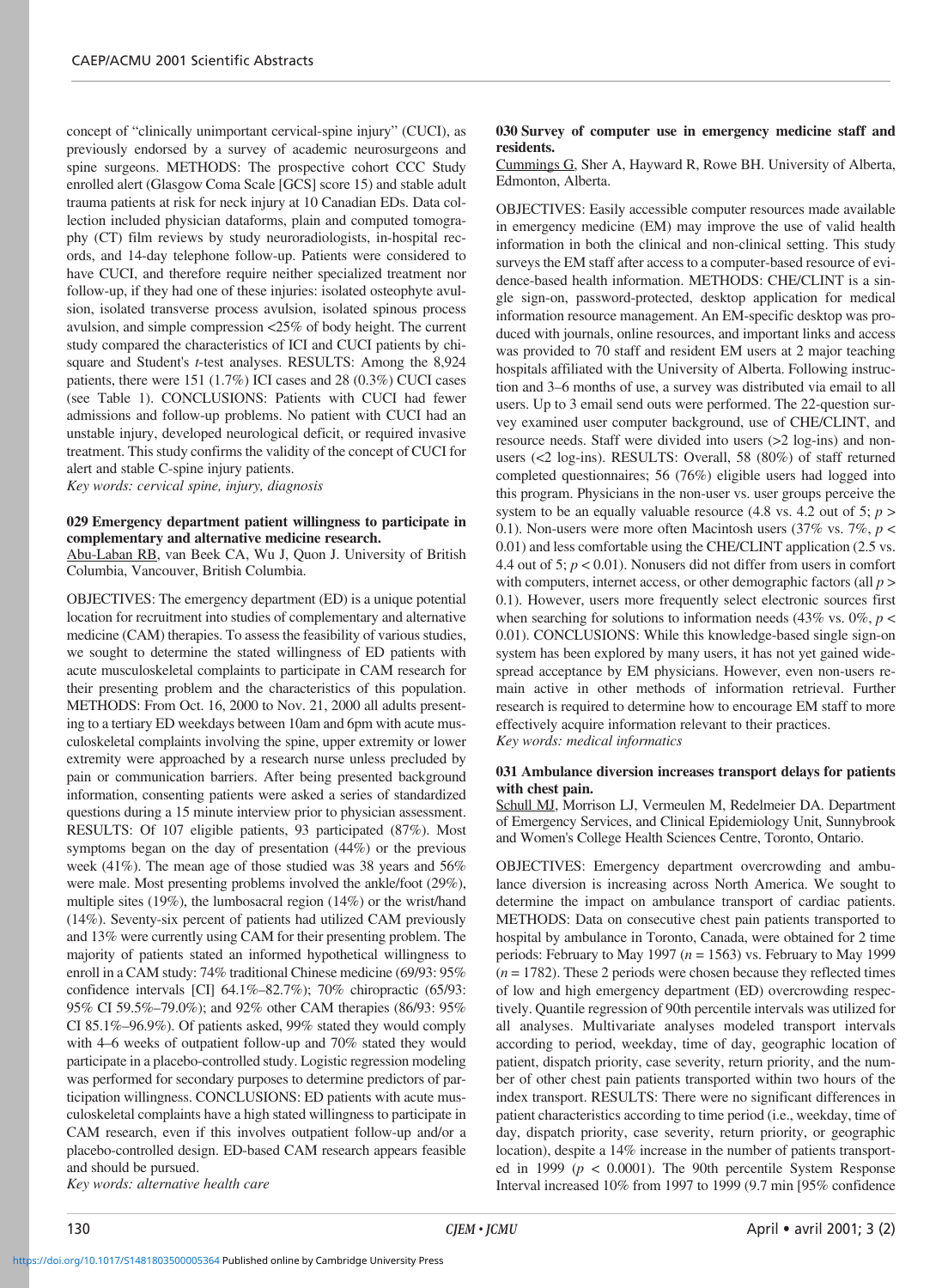interval (CI) 9.5–10.0] vs. 10.7 [95% CI 10.4–10.9] respectively), while the On-Scene Interval decreased 8% (28.0 min [95% CI 27.3–28.6] vs. 25.8 [95% CI 25.2–26.3] respectively). The largest delay was in Transport Interval, which increased by 28% from 1997 to 1999 (13.4 min [95% CI 12.8–13.9] vs. 17.2 [95% CI 15.9–18.2] respectively). The Total Prehospital Interval did not change significantly. In multivariate analyses, time period remained a significant predictor of delayed Transport Interval (*p* < 0.0001). CONCLU-SIONS: There has been a 28% delay in the ambulance Transport Interval for chest pain patients associated with increased ambulance diversions. On an ecologic level this may result in some patients with acute coronary syndromes dying due to delays to definitive treatment. *Key words: emergency overcrowding, emergency medical services*

# **032 Use of a structured care map in the emergency department to improve asthma care.**

Chahal A, Rowe BH, Spooner CH, Wilson D, Senthilselvan A. University of Alberta, Edmonton, Alberta.

OBJECTIVES: This study examines the implementation of a structured asthma care map (CM) to standardize the emergency department (ED) treatment of acute asthma. METHODS: A retrospective before–after review of hospital charts was conducted on 2 15-month periods, before (PRE) and after (POST) the implementation of an ED CM. All patients between 18 and 65 presenting to the ED with a primary diagnosis of acute asthma were eligible. A standardized form was used to abstract data from a random sample of charts from each period. A priori, criteria were established to determine the level of completion and success of the CM. RESULTS: Three hundred patients' charts (150 PRE, 150 POST) were selected. Patient characteristics were similar at the outset; however, patients in the POST period had lower mean peak expiratory flow (PEF). The gender ratio was 1:1; the mean age was 32 years. In the POST period, the care map was used in 100 (67%) cases, documentation of markers of severity increased, use of systemic corticosteroids occurred earlier (*p*  $= 0.02$ ) and more often (68% vs. 57%,  $p = 0.04$ ), and prescription of inhaled corticosteroids increased (57% vs.  $41\%$ ,  $p = 0.006$ ); but PEF recordings were uncharged ( $87\%$ ,  $p = 0.9$ ). Mean length of stay in the ED was longer in the POST period (345 vs. 266 minutes,  $p = 0.01$ ). Admission rates during both periods were low (PRE: 13% vs. POST:  $20\%$ ;  $p = 0.28$ ) and documented use of oral steroids on discharge remained the same  $(57\% \text{ vs. } 66\%, p = 0.12)$ . CONCLUSIONS: A standardized ED asthma CM was widely accepted, improved chart documentation, improved some aspects of in-ED care, and increased the prescription of preventive medications on discharge. However, care is often still delayed and research is required to evaluate other strategies to improve acute asthma care. *Key words: asthma, quality*

# **033 Outpatient treatment of deep vein thrombosis from the emergency department: clinical outcomes, patient satisfaction**

**and economic analysis.** Zed PJ, Cook TR, Filiatrault L, Busser JR. CSU Pharmaceutical Sciences and Department of Emergency Medicine, Vancouver Hospital and Health Sciences Centre, Vancouver, British Columbia.

OBJECTIVES: Low-molecular-weight heparins (LMWH) have been shown to be safe, effective and economically attractive for the outpatient treatment of deep vein thrombosis (DVT). The Vancouver Hospital and Health Sciences Centre (VHHSC) outpatient DVT program was implemented in June 1999 to take advantage of this safe, effective and economically attractive therapy. To determine if the

VHHSC outpatient DVT program is safe and effective and to assess the economic impact compared to inpatient management. Also, to evaluate patient satisfaction with the outpatient program. METHODS: Patients were enrolled in the outpatient program after a radiographically diagnosed DVT by an emergency physician. Eligible patients returned daily to hospital to receive tinzaparin 175 u/kg subcutaneously daily for a minimum of 5 days and warfarin until their international normalized ratio (INR) >2 on 2 consecutive days. Incidence of recurrent venous thromboembolic events (RVTE) at 3 and 6 months, bleeding complications and thrombocytopenia were evaluated. Economic assessment was determined by comparing total costs of therapy for each outpatient to data collected retrospectively from inpatients treated with unfractionated heparin and warfarin. Patient satisfaction in the outpatient DVT program was established by a patient satisfaction survey. RESULTS: Fifty-three patients were treated in the program for a mean length of treatment of 5.7 days. No patients developed a RVTE at 3 months  $(n = 39)$ , while only one patient of the 30 evaluable at 6 months experienced a recurrence (3.3%) post discharge from the program. No patient experienced a major bleeding complication or developed thrombocytopenia while 2 patients (3.8%) experienced a minor bleed, both had INRs within normal therapeutic range (INR  $= 2-3$ ). Average cost/treatment/inpatient was \$2,214.99 compared to \$556.27 for outpatient therapy, representing a cost savings of \$1,658.72 for every DVT treated using the DVT outpatient program. These 53 patients represent 302 admission days avoided and a \$87,912.16 cost avoidance as a result of outpatient management. Overall, 93% of patients were very satisfied or satisfied with the outpatient program. CONCLUSIONS: The ED-based outpatient DVT program is safe, effective and economically attractive in addition to providing high patient satisfaction. *Key words: deep vein thrombosis, low molecular weight heparins*

# **034 An analysis of stroke patient eligibility for tissue plasminogen activator in a Canadian city.**

Barber PA, Demchuk A, Hill M, Buchan A. Departmenrt of Clinical Neuroscience, University of Calgary, Calgary, Alberta.

OBJECTIVES: Alteplase (tissue plasminogen activator [tPA]) is an effective treatment of acute ischemic stroke if used within 3 hours. However, thrombolytic therapy in hyperacute stroke will not have a major impact on death and dependency unless it is accessible to more patients. We identified the reasons why most patients with ischemic stroke did not receive intravenous alteplase and assessed the community impact in a large North American city. METHODS: Consecutive patients with acute ischemic stroke were identified in a prospective registry of stroke patients at a university teaching hospital between October 1996 and December 1999. Additional patients with ischemic stroke were identified that were admitted to one of three other Calgary hospitals during the study period. The Oxford Community Stroke Programme Classification was used to record type and side of stroke. The primary aim of this study was to determine the reason patients with ischemic stroke did not receive intravenous alteplase therapy. RESULTS: Of 2,165 stroke patients presenting to the university hospital 1,168 (53.9%) were diagnosed with ischemic stroke, 31.8% with intracranial hemorrhage (intracerebral, subarachnoid or subdural) and 13.9 % with transient ischemic attack. 84/314 (26.7%) patients admitted within 3 hours of stroke symptom onset received intravenous alteplase. Among patients arriving within 3 hours of onset, the major reasons for exclusion were mild stroke (13.1%), clinical improvement (18.2%) and perceived protocol exclusions (12%). Of those patients whose strokes were considered too mild or were documented to have had significant improvement, 32% either remained dependent at hos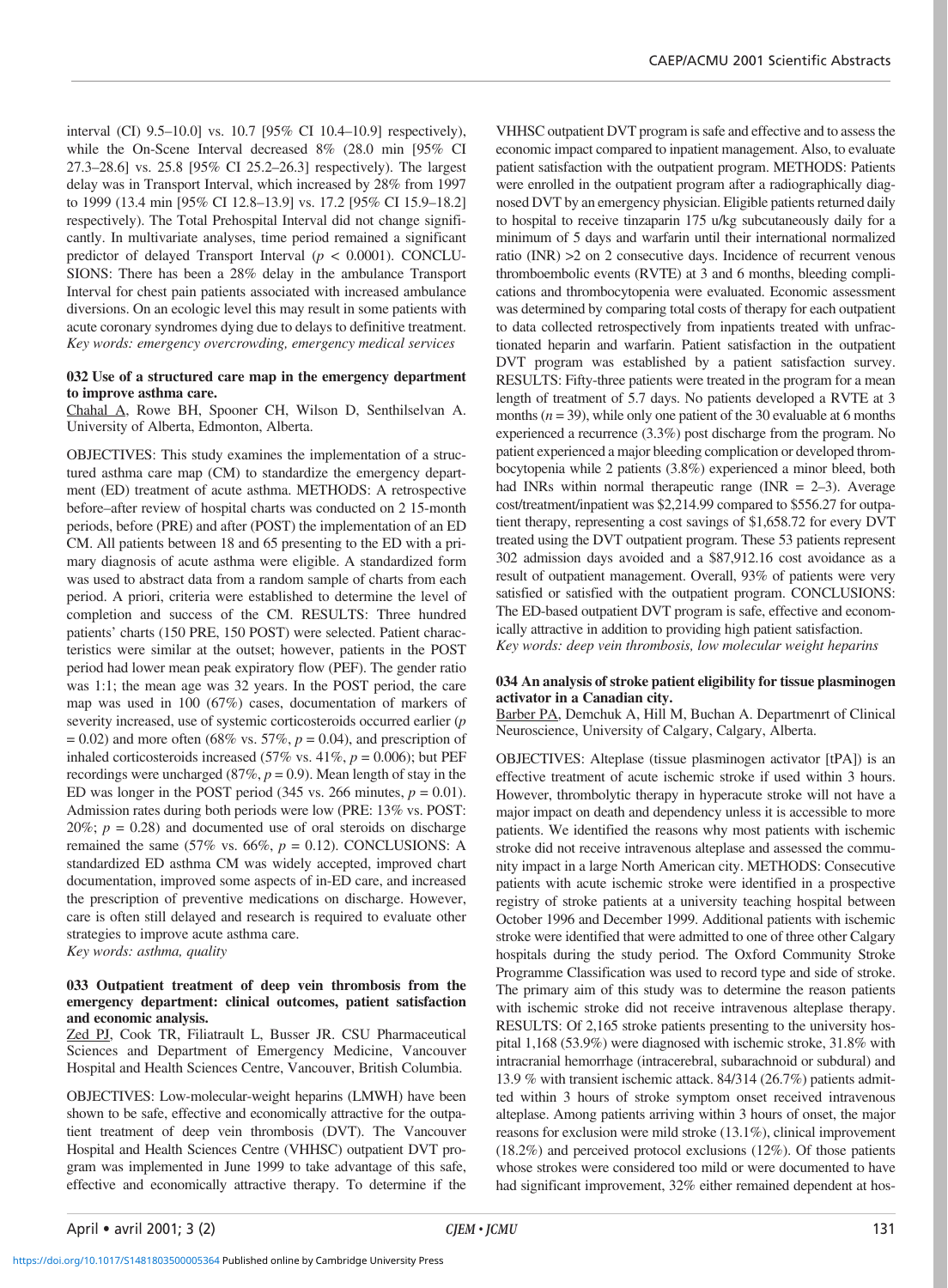pital discharge or died during hospital admission. Delay in presentation to emergency department beyond 3 hours excluded 854/1168 (73.1%). A total 1,806 ischemic stroke patients were admitted to Calgary hospitals during the study period, of which 4.7% received intravenous alteplase. CONCLUSIONS: The effectiveness of thrombolysis is dependent on understanding why patients are excluded from its use. Efforts need to be made to improve both the eligibility of patients for alteplase therapy and the appropriate interpretation of national guidelines through health education programs, and by developing organized acute stroke care infrastructure within communities. *Key words: stroke, tissue plasminogen activator, thrombolysis*

# **035 DC cardioversion in atrial fibrillation: a survey of practice by Canadian emergency physicians.**

Borgundvaag B, Ovens H. Mount Sinai Hospital, Toronto, Ontario.

OBJECTIVES: Atrial fibrillation (AF) is the cardiac dysrhythmia most commonly encountered by emergency physicians (EPs). There are currently no guidelines for elective direct current cardioversion (DCCV) of patients in AF. We theorize this procedure could be performed safely by EPs. As a first step in establishing practice guidelines for DCCV, we conducted a survey of Canadian EPs regarding their practice. METHODS: All members of the Canadian Association of Emergency Physicians (CAEP) with a Canadian address (*n* = 1,288) were mailed a 15-point questionnaire regarding demographics and practice patterns. Chi-square analysis was performed to analyze practice patterns overall and also in relation to demographic variables. RESULTS: We received 659 (51%) responses. Five percent, 22% and 66% of EPs reported referring their patients to internists/cardiologists for rate control, chemical cardioversion and DCCV respectively. Reported rates for EP performance of DCCV were significantly higher for physicians who had completed a residency program in emergency medicine. A similar relationship was not seen for chemical cardioversion. There were significant differences in reported referral rates for both chemical and electrical cardioversion related to type of residency training. The magnitude of this effect appeared much greater for DCCV. Additionally, EPs who reported seeing more patients/month with AF indicated a significantly higher probability of chemically cardioverting these patients themselves. Such a relationship was not reported for DCCV. CONCLUSIONS: Although the majority EPs responding to this survey reported referring patients to internists/cardiologists for DCCV, those who reported completing a residency program in emergency medicine were significantly more likely to have ever performed DCCV, as well as more likely to report incorporating DCCV as a management strategy for management of uncomplicated AF. Potential exists to reduce both cost and length of stay in emergency departments through education in the use of DCCV for uncomplicated AF.

*Key words: Atrial fibrillation, cardioversion, therapy*

<https://doi.org/10.1017/S1481803500005364>Published online by Cambridge University Press

# **036 Canadian Activase for Stroke Effectiveness Study (CASES).** Hill MD, Buchan AM, for the CASES Investigators. University of Calgary, Calgary, Alberta.

OBJECTIVES: Therapy for acute stroke using rtPA was approved in Canada in February 1999. The Canadian Activase for Stroke Effectiveness Study Group was formed to study the use of recombinant tissue-type plasminogen activator (rtPA) in Canada in a 2-year post-marketing study. To both prospectively assess the safety of rtPA in the Canadian context and to examine whether the efficacy of rtPA for acute stroke, demonstrated in randomized trials, can be translated into effectiveness in routine clinical practice across Canada. METH-

ODS: The CASES group is a multi-stakeholder collaboration among the Canadian Stroke Consortium (CSC), the Canadian Stroke Society, the Heart and Stroke Foundation of Canada, Hoffmann– La Roche Canada, the Canadian Stroke Network and physicians across the country. Patient information is being collected prospectively and evaluated in a blinded fashion. Each centre has been asked to have study protocol approved by the local research ethics board. Demographics, stroke risk factors, blood pressure, biochemistry, hematology, and computed tomography (CT) scans are being collected. NIHSS and mRS scores are being collected. Outcomes will be monitored at discharge and at 3 months. RESULTS: 754 patients have been entered in the study to date. 45% of patients are independent (mRS 0–2) at 3 months and 29% have minimal or no neurological findings on examination (NIHSS 0–1). The rate of protocol violation is low at 12.5%. The rate of symptomatic intracerebral hemorrhage is 4.6% (95% CI 3.3–6.4). CONCLUSIONS: CASES is an ongoing prospective evaluation of the effectiveness of rtPA in acute stroke. The symptomatic hemorrhage rate is 4.6%. 90-day outcomes are commensurate with those observed in randomized trials. *Key words: stroke, tissue plasminogen activator, thrombolysis*

# **037 Measures of the effectiveness of resident research curricula: a systematic review of the literature.**

Frank JR, Bandiera G. Centre for Research in Education, University of Toronto, Toronto, Ontario.

BACKGROUND: There is increasing interest in developing the scholarly skills of residents. In Canada, the RCPSC has deemed "Scholar" one of 7 essential physician roles for Canadian specialty residency programs to incorporate. However no consensus exists on appropriate outcomes for measuring the effectiveness of resident research curricula. OBJECTIVES: To systematically assemble and characterize the outcome measures used to describe the effectiveness of resident research curricula. METHODS: We performed a search of the Medline, Healthstar, PsycLit, and ERIC databases from 1966 – July 2000 using the keywords: "resident", "internship and residency", and "research". Additional resources were sought in bibliographies. The search was limited to English journal literature. Publications were included if they were descriptions or studies of resident research curricula that employed outcome measures of the program intervention. Citations were selected independently by each of us, and disagreements were resolved by consensus. Outcome measures were extracted and compared. RESULTS: The Medline search produced 71 citations. 6 additional citations were found using ERIC and bibliographies. Relevant studies and outcome measures used were selected and kappas calculated. The majority of studies involved family medicine residents in the U.S., and a variety of educational interventions. Studies employed traditional academic productivity measures in 63% and satisfaction scores in 57%. Ninety-three percent of papers were positive. CONCLUSIONS: There is heterogeneity in methods and outcomes used to measure the effectiveness of resident research curricula. No meta-analysis was possible. A consensus is needed to facilitate comparison of interventions and sharing of best practices. *Key words: systematic review, research, postgraduate training*

# **038 Utility of developmental screening in the pediatric emergency department.**

Millar KR, Graboski C, Fox M, Joubert GI. Department of Pediatrics, Section of Emergency Medicine, University of Western Ontario, London, Ontario.

OBJECTIVES: Early identification of developmental delay (DD) has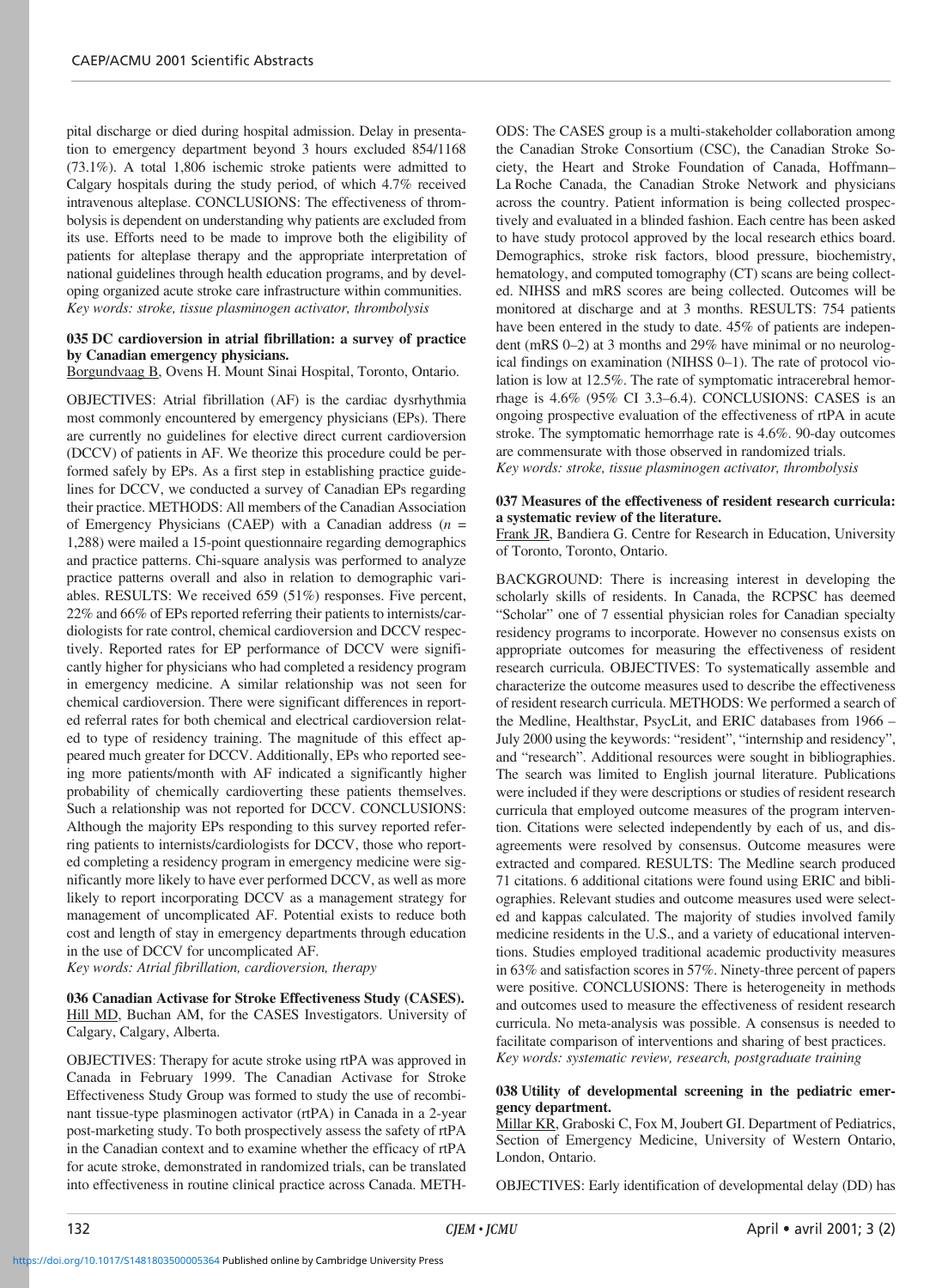proven benefits to a child. Less than 30% of children with serious DD are identified prior to school entry. Children often utilize walk in clinic (WC) and emergency department (ED) services for primary care and may not be screened for DD. The Parents' Evaluation of Developmental Status (PEDS) is a parental self administered validated screening tool that has not been studied in the ED. Our objectives were to determine: the ED incidence of parental concern of DD, the proportion of unaddressed concerns, and to identify high risk ED subgroups. METHODS: The PEDS screening tool was administered in the ED to parents of children aged 2–8 yrs. We recorded the child's age, sex, diagnosis, number of visits to WC and ED over the past year, primary care doctor, PEDS score, whether DD concerns discussed with a doctor, and if not, why not, and had developmental assessment been done. Exclusion criteria: parents unable to read English or critically ill child. RESULTS: *n* was 413. 98.8% had a primary care doctor. 46.7% had concerns about their child's development — only 50.8% had discussed their concerns. DD risk frequency was high (HR) in 14.8%, moderate (MR) in 17.7%, and low in 67.6%. Concerns were not discussed in 28% of HR and 53% of MR patients. Developmental assessment had not been done in 39% of HR and 88% of MR patients. Risk of DD highly correlated with increase number of ED visits  $(p =$ 0.0001). Children with more ED visits were likely to screen at high risk (0–1 visits = 11%; >5 visits = 50% [*p* < 0.001]). DD risk did not correlate with age, diagnosis, or WC usage (*p* > 0.057). CONCLU-SIONS: A high number of children at risk of DD were identified for the first time in the ED (13% of 413). Those at highest risk visited the ED the most. PEDS screening in the ED is easily administered and could identify unrecognized children with DD.

*Key words: developmental delay, public health, pediatric*

#### **039 Do residents interpret pediatric chest radiographs accurately?**

Alghamdi A, Lynch T, Gouin S, Larson C, Patenaude Y. University of Western Ontario, London, Ontario.

OBJECTIVES: The objective of this study was to evaluate the accuracy of pediatric chest radiograph interpretation by residents in emergency medicine and pediatrics compared to pediatric radiologists. METHODS: A consecutive sample of 18 chest radiographs performed for suspected pneumonia on children (1–8 years) who presented to an emergency department over a 3-day period was independently interpreted by 10 emergency medicine residents and 10 pediatric residents. Patients with chronic cardiorespiratory disease were excluded. Each resident was asked to indicate the presence or absence of pneumonia as defined by the presence of pulmonary opacities. Each resident was able to review the information on the original radiographic requisition but was blinded to the emergency department management and the radiologist's interpretation. The 18 radiographs were independently interpreted by 3 pediatric radiologists. Consensus agreement of at least 2 out of 3 radiologists was considered to be the gold standard. Kappa statistics assessed the level of agreement between the residents in each program and the radiologists. RESULTS: The level of agreement between the emergency residents and the radiologists was moderate (average kappa  $\pm 1$  SD = 0.47  $\pm$  0.19). The average concordance rate between the emergency residents and the radiologists was good (average concordance rate  $\pm 1$  SD = 74 %  $\pm 10$  %). Similarly for the pediatric residents, the level of agreement was moderate (average kappa ±  $1 SD = 0.50 \pm 0.15$ ) and the average concordance rate was good (average concordance rate  $\pm$  1 SD = 75 %  $\pm$  8 %). CONCLUSIONS: The level of agreement in the interpretation of pediatric chest radiographs by both residents in emergency medicine and pediatrics with pediatric radiologists was moderate. Despite their lack of clinical evaluation, the accuracy of residents in both programs compared to pediatric radiologists was good.

*Key words: radiography, postgraduate training*

#### **040 Emergency department revisits as a computer-automated quality assurance target.**

Bullard M, Chui T, Lin C, Hu P, Liaw S. University of Alberta, Edmonton, Alberta.

OBJECTIVES: Quality assurance (QA) is often mandated by institutional accreditation leading to pressures on emergency departments (EDs) from administration to conduct QA. Unfortunately few if any resources are allocated to support these endeavours. Early ED revisits are potential markers of medical error or inadequate discharge and are targeted as an ED QA focus area. To efficiently use staff resources and establish a valuable QA process, an ED intranet was programmed to automatically alert the MD to repeat visits within 72 hours. Revisits were classified by the treating MD and later by blinded reviewers to identify complaints or diagnoses that would warrant nurse or physician education or departmental policy reviews. METH-ODS: During the 2-month study period, for any revisit within 72 hours, the computer generated mandatory screens required the physician to indicate the revisit reason (patient, medical, disease, system or unknown factor). These charts were later reviewed and classified by 2 independent reviewers with a 3rd MD adjudicator when needed. A random telephone sampling of all non-admitted patients was performed to determine ED revisits and a patient perceptions of reasons. RESULTS: There were 238 revisits (1.6%) for 14,690 patients over 2 months; 32% of revisits resulted in hospitalizations. The treating physician classified 81% of the revisits as patient and 10% as medical factors. The reviewers assessed revisits as resulting from patient  $(28\%)$ , 44% disease  $(44\%)$ , medical  $(23\%)$ , and system  $(2\%)$  factors  $(k = 0.76)$ . Among those classified as medical factors, 66% were admitted at the second visit. The most common chief complaints were abdominal pain (22%) and SOB (10%); while the most common diagnoses were gastroenteritis (13%) and cancer (9%). CONCLU-SIONS: With 50% of revisits potentially preventable through improved medical care or education, computerized medical records have the potential to easily identify and track revisit events and contribute to QA projects.

*Key words: quality, medical informatics*

# **041 A comparison of emergency physician judgement versus a preliminary clinical model to predict severe urinary tract obstruction in renal colic.**

Papa L, Stiell IG, Wells GA, Mahoney J. University of Ottawa, Ottawa, Ontario.

OBJECTIVES: To compare the predictive accuracy of emergency physicians' judgement versus a recently developed clinical model for predicting severe urinary tract obstruction in patients with suspected renal colic. This is the first prospectively derived clinical model addressing the need for urgent imaging for severe urinary tract obstruction. METHODS: This prospective cohort study of suspected renal colic patients was conducted in 2 tertiary care hospital EDs staffed with certified ED physicians. Physicians evaluated patients prior to imaging and were asked to estimate patients' pretest probability of severe obstruction based on their clinical judgement on a scale from 0% to 100%. All IVP's were reviewed by a radiologist and a urologist to identify those cases with severe ureteral obstruction. The clinical model included 4 clinical variables: vomiting, rebound